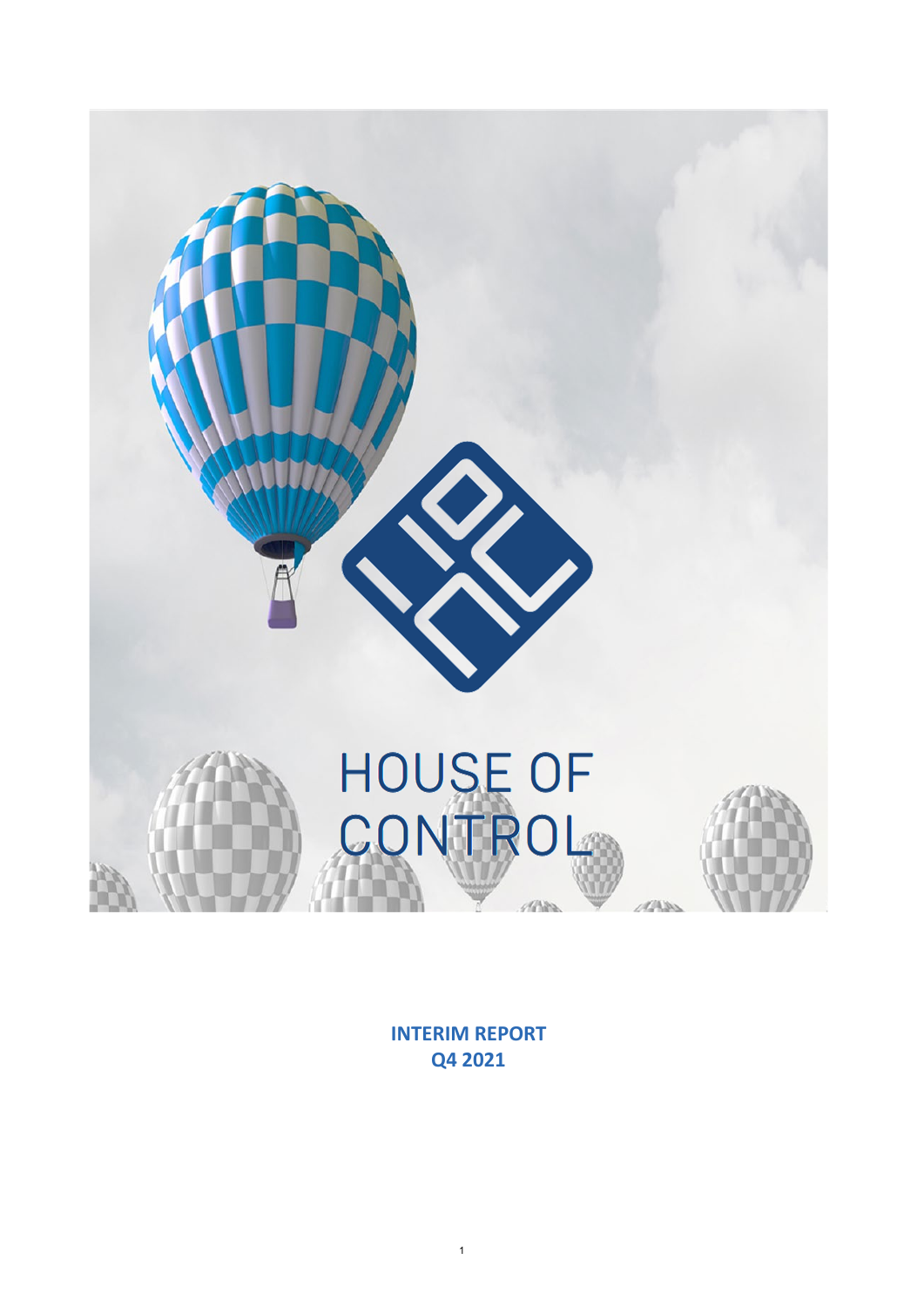

# **House of Control – The CFO's Best Friend**

House of Control develops and sells SaaS (Software-as-a-Service) solutions. These are digital tools that the CFO can easily apply to improve the performance of the finance department and  $$ ultimately – the whole company. The CFO toolkit contributes to at least four important tasks: Cut costs, save time, reduce risk, and improve compliance – all key ingredients of a better-working finance department. Private and public enterprises use the software to manage contracts and assets, comply with IFRS 16 requirements, communicate with suppliers, and organize procurement. House of Control's strong revenue growth is supported by a unique salesforce, with recurring revenues accounting for approximately 94 percent of total sales.

- Best-of-breed horizontal software for CFOs across the Nordics
- ∗ Large and underpenetrated market opportunity with limited direct competition
- ∗ Scalable subscription-based model with high recurring revenue
- ∗ Consistent organic growth supported by M&A
- ∗ Growth levers in increased penetration, upselling in existing portfolio and new products and services
- ∗ Multiple M&A opportunities for European expansion





Revenue last 12 months (NOKm)



### ARR (NOKm)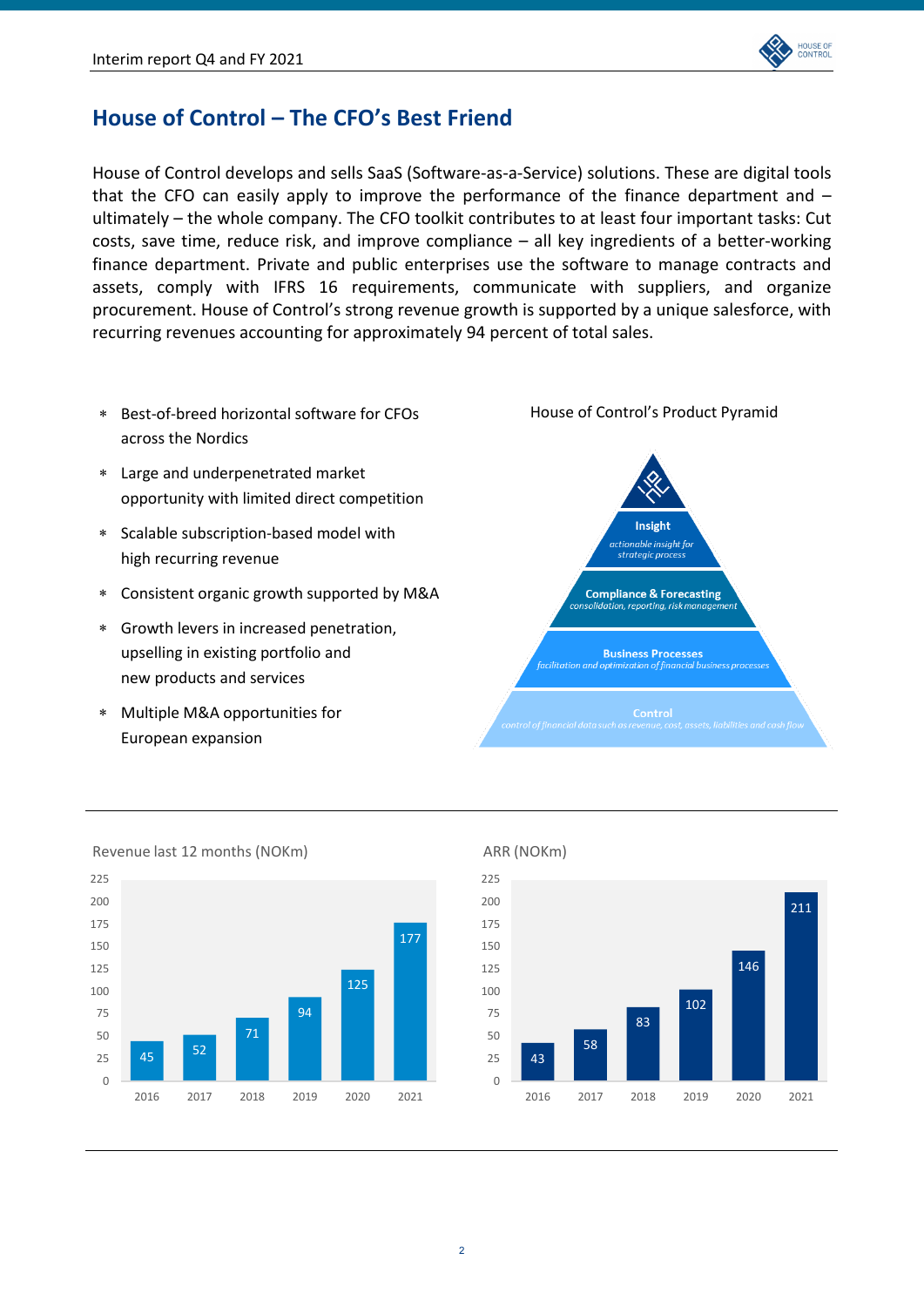

# **Highlights for the fourth quarter and full year 2021**

- Annual recurring revenue (ARR) of NOK 211 million at the end of 2021, +45% year-on-year
	- Organic ARR growth of 19%, with acquisitions adding NOK 38 million in 2021
	- Growth in all geographical regions and for all cloud-based product segments
	- ARR from new customers of NOK 9 million in Q4 and NOK 31 million in 2021
	- Net retention of 100% in Q4 and 98% in 2021
- Revenue of NOK 52.7 million in Q4 (+41%) and NOK 177.2 million in 2021 (+42%)
	- Organic growth of 20% in Q4 and 21% in 2021
- EBITDA loss of NOK 18.4 million in Q4 and NOK 28.4 million in 2021
	- Adjusted EBITDA loss of NOK 5.0 million in Q4 and NOK 3.6 million in 2021
- Divested 'on-premises' contracts in January 2022 to focus on cloud-based products and save costs
	- Impairment of NOK 52.8 million charged to the Income Statement for Q4 and FY 2021
	- Divestment lowers ARR by ~NOK 14m and is expected to reduce annual costs by around NOK 30 million
	- Excluding these contracts, ARR increased +54% to NOK 197 million, with organic ARR growth of 25% in 2021
- Expecting positive EBITDA in 2022 and positive Cash EBITDA including capitalized R&D investments in 2023
- Growth plan to ARR of NOK 500 million by the end of 2025 is fully funded with current financing

# **Key figures**

| <b>NOK ('000), IFRS</b>                | Q4 20    | Q1 21    | Q2 21    | Q3 21          | Q4 21    | %    | FY 2020                  | FY 2021   | %    |
|----------------------------------------|----------|----------|----------|----------------|----------|------|--------------------------|-----------|------|
| Recurring revenue                      | 33 648   | 34 988   | 38 645   | 41748          | 49 3 65  | 47 % | 117 448                  | 164 745   | 40 % |
| Other revenue                          | 3818     | 4722     | 1939     | 2 4 3 2        | 3 3 2 5  |      | 7 3 4 7                  | 12 4 17   |      |
| Total revenue                          | 37466    | 39 710   | 40 5 83  | 44 179         | 52 689   | 41%  | 124 795                  | 177 162   | 42 % |
| Operating costs                        | $-62143$ | $-42411$ | -40 484  | $-51576$       | $-71080$ |      | $-143719$                | $-205551$ |      |
| <b>EBITDA</b>                          | $-24677$ | $-2701$  | 99       | $-7397$        | $-18391$ |      | $-18924$                 | $-28389$  |      |
| EBITDA-margin                          | $-66%$   | $-7%$    | 0%       | $-17%$         | $-35%$   |      | $-15%$                   | $-16%$    |      |
| Special items                          | $-26573$ | $-3678$  | $-3973$  | $-3811$        | $-13362$ |      | $-27073$                 | $-24824$  |      |
| <b>Adjusted EBITDA</b>                 | 1896     | 977      | 4072     | $-3586$        | $-5029$  |      | 8 1 4 9                  | $-3566$   |      |
| Adjusted EBITDA-margin                 | 5 %      | 2%       | 10%      | $-8%$          | $-10%$   |      | 7 %                      | $-2%$     |      |
| <b>Amortization PPA</b>                | $-4937$  | $-5411$  | $-5963$  | $-6239$        | $-8192$  |      | $-12966$                 | $-25806$  |      |
| Depr. / amort. tangible and intangible | $-4743$  | $-5466$  | $-6272$  | $-5987$        | $-6575$  |      | $-13845$                 | $-24300$  |      |
| Impairment                             |          |          |          | $\blacksquare$ | $-52761$ |      | $\overline{\phantom{a}}$ | $-52761$  |      |
| Total depr., amort., and impairment    | $-9680$  | $-10877$ | $-12235$ | $-12226$       | $-67528$ |      | $-26811$                 | $-102866$ |      |
| Operating profit/loss, EBIT            | $-34357$ | $-13578$ | $-12135$ | $-19623$       | $-85919$ |      | $-45735$                 | $-131255$ |      |
| Net financial items                    | $-3633$  | $-5861$  | -4 999   | $-5689$        | $-5428$  |      | $-15926$                 | $-21977$  |      |
| Profit/loss before tax                 | $-37990$ | $-19439$ | $-17134$ | $-25313$       | $-91347$ |      | $-61661$                 | $-153233$ |      |
|                                        |          |          |          |                |          |      |                          |           |      |
| R&D Capex                              | 6875     | 8622     | 7 1 8 9  | 6845           | 10 4 43  |      | 17 970                   | 33 099    |      |
| R&D Capex, % of revenue                | 18%      | 22 %     | 18 %     | 15 %           | 20 %     |      | 14 %                     | 19 %      |      |
|                                        |          |          |          |                |          |      |                          |           |      |
| <b>NOKm</b>                            | Q4 20    | Q1 21    | Q2 21    | Q3 21          | Q4 21    | %    | FY 2021                  | FY 2021   | %    |
| Annual recurring revenue, ARR          | 146      | 151      | 169      | 186            | 211      | 45 % | 146                      | 211       | 45 % |
| New customers, ARR                     | 9        | 8        | 9        | 5              | 9        | 2%   | 21                       | 31        | 47 % |
| Net retention, %                       | 99 %     | 98%      | 99%      | 100 %          | 100 %    |      | 98%                      | 98%       |      |

*Notes: The company changed accounting standard from NGAAP to IFRS in connection with the presentation of the interim results for the third quarter 2021.*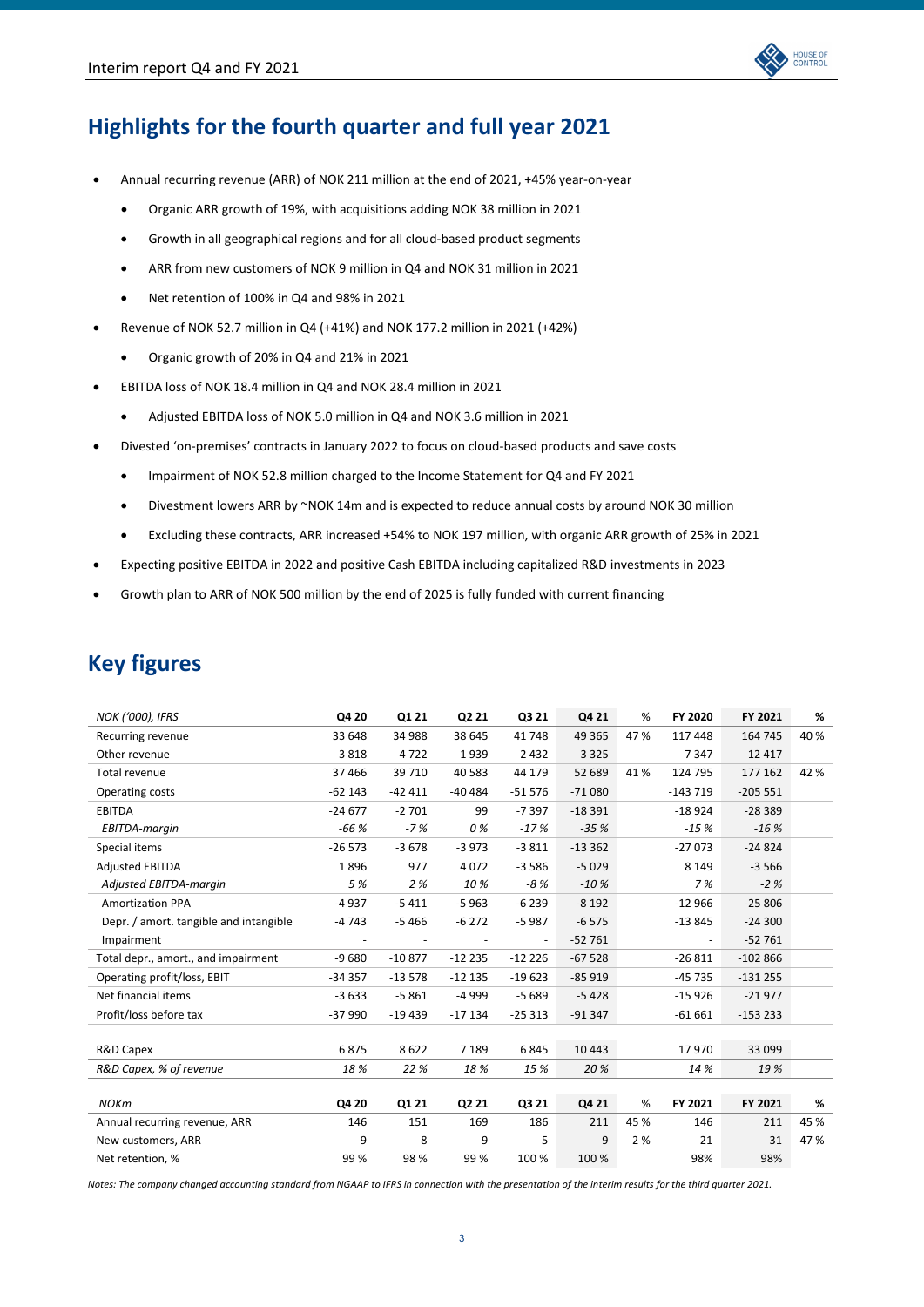

# **Message from the CEO**

### Continued strong growth momentum

Annual recurring revenue (ARR) continued to grow in the fourth quarter, with organic growth of NOK 9 million and total ARR growth of NOK 25 million, supported by the acquisition of Keyforce AS in Norway in October.

For the full year 2021, ARR increased by NOK 65 million, including the acquisitions of Business Analyze and Egreement earlier in the year. ARR grew by NOK 31 million organically, with net retention of 98% for the full year and growth in all geographical areas. We welcomed more than 1,800 new customers in 2021, including more than 350 from organic new sales.

#### Development with a purpose

Over the last two years House of Control has gone through a significant technological change. We have expanded from focusing almost entirely on contract management to become a full-fledged provider of CFO software. Private and public enterprises use our software to manage contracts and assets, comply with IFRS 16 requirements, communicate with suppliers, and organize procurement.

Our product strategy is tightly linked to our growth ambitions. Growing our ARR portfolio requires continuous development of our product portfolio – to increase user value and stay ahead of the competition. In the fourth quarter of 2021 our R&D costs were 50% higher than in the fourth quarter of 2020.

Our core product, the contract management software Complete Control, saw several improvements in the fourth quarter. The user experience for the Advanced Contract Reader – that allows for automatic contract scanning and meta data input – was substantially improved. Our IFRS 16 compliance software was also greatly improved, including a new API for budgeting and new functionality for calculating deferred tax.

#### Divesting non-core business

Our resources are best utilized when we focus on developing cloud-based SaaS products and services, and the on-premises business that was part of the DinERP acquisition in 2020 has been regarded non-core business by House of Control.

In January 2022, we therefore signed an agreement with Cillco Technology AS, who will take over on-premises customer

contracts outside of House of Control's core business as well as 26 FTEs from HOC's subsidiary DinERP.

DinERP became part of House of Control in the summer of 2020 to strengthen our product development, and the acquisition has been crucial for our ability to launch several new and unique SaaS solutions. When Cillco Technology now takes over DinERP's legacy business our portfolio consists exclusively of strategically important SaaS products.

### Improving operational and financial outlook – maintaining growth ambitions

The transaction with Cillco will have significant positive effects on our operations and our finances. Financially, we expect annual cost savings of approximately NOK 30 million as a result of the transaction and believe this will enable us to generate positive EBITDA in 2022 and show positive cash flow after investments in 2023.

Operationally, we sharpen the focus on our core products, and improved utilization of our sales organization will strengthen our growth further. Taking out the ARR we have now divested, we have roughly doubled our ARR to around NOK 200 million over the past two years and grown our customer base from around 1,100 to almost 2,700 unique customers.

We believe we are on track to fulfil our growth ambition, which isto build a highly profitable ARR base of NOK 500 million by the end of 2025.

# "We expect to generate positive EBITDA in 2022 and show positive cash flow after investments in 2023.*"*



CEO Lasse Sten, House of Control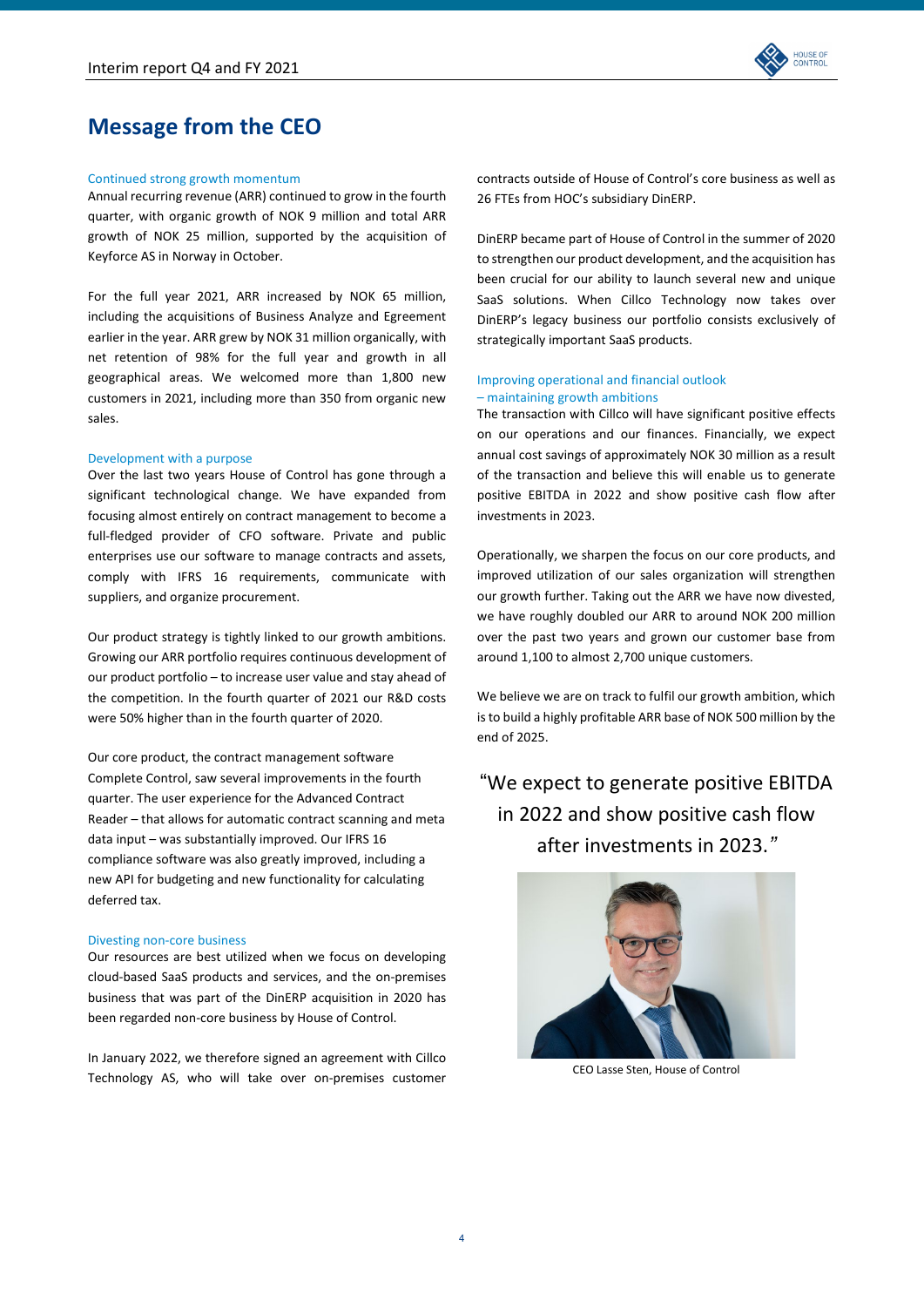

# Continued ARR growth

ARR increased by NOK 25 million in the fourth quarter, of which NOK 15 million reflected the acquisition of Keyforce in October.

ARR from new sales amounted to NOK 9 million, with net retention exceeding 100% in the quarter.

For the full year 2021, ARR increased by NOK 65 million, of which acquired ARR accounted for NOK 38 million. ARR from new sales amounted to NOK 31 million, whereas net retention was 98% for the full year.

### **Q4 ARR development, NOK million**



*Source: Company data. Net retention includes upselling, price adjustments, contraction, churn and foreign exchange adjustments*

### ARR by geography

House of Control's Scandinavian business accounts for approximately 95% of the total ARR of NOK 211 million, with Norway at NOK 144 million (67%), Sweden at NOK 37 million (18%), and Denmark at NOK 20 million (10%). The company also has NOK 10 million in ARR in Europa and Australia.

All geographical areas experienced growth in 2021, with growth in the Norwegian and Swedish operations supported by the acquisitions of Business Analyze and Keyforce in Norway and Egreement in Sweden.





**ARR after divestment of non-core business in Q1 2022**

*Source: Company data.* 

### ARR by product segment

More than 90% of the company's ARR is generated from cloudbased products, with less than 10% from on-premises services.

### **House of Control – product pyramid**



*Source: Company data.*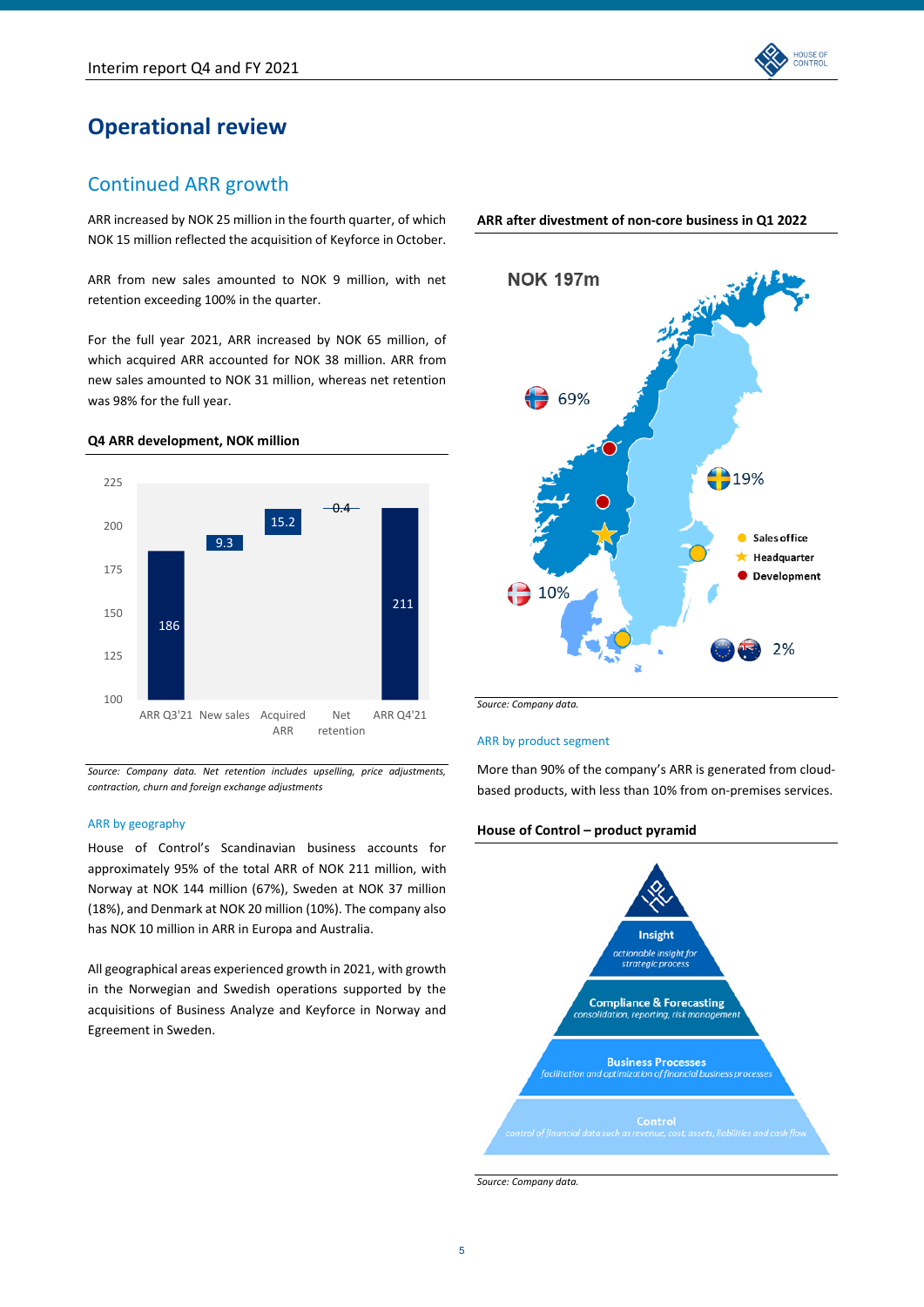

Control accounted for ARR of NOK 132 million (62%) at the end of the year, with Insight products at NOK 12 million (6%), Business Processes at NOK 35 million (16%), and Compliance & Forecasting at NOK 14 million (7%).

All the three cloud-based segments experienced healthy growth in 2021. The Control segment saw 19% organic increase in ARR during the year, whereas the Insight and Business Process segments made step changes supported by acquisitions during 2021.

The non-core on-premises services accounted for ARR of NOK 18 million (9%) at the end of the year. No new on-premises such contracts were entered during the year, and churn and contraction led to an ARR decline of NOK 4 million or 19% for this segment in 2021. Excluding the on-premises contracts House of Control saw positive net retention for the full year 2021.

As described below, House of Control in January 2022 entered a contract to divest the on-premises business.

# Expanded through acquisitions in 2021

House of Control in October acquired Keyforce in Norway, adding annual recurring revenue (ARR) of NOK 15.2 million.

Together with Business Analyze, which House of Control acquired in April 2021, Keyforce makes up the Insight segment.

The acquisition of Business Analyse provided business intelligence systems and innovative dashboard solutions, and solutions from Keyforce facilitates the integration of ERP, CRM, HRM or any other incumbent system with the dashboard solutions. The Insight segment is expected to remain a strong growth driver for House of Control going forward.

During 2021, the company also strengthened its Business Processing segment with the acquisition Egreement in Sweden. This complemented House of Control's existing offering in contract management and workflow solutions, digital signature and authorization, and procurement and supplier communication.

The acquisitions in 2021 overall added ARR of NOK 38 million.

### Divested non-core assets in 2022

As described above, the on-premises business has been regarded non-core business by House of Control, as the company puts all its resources into the development of cloudbased SaaS products and services.

In January 2022, House of Control therefore signed an agreement with Cillco Technology AS, who will take over the on-premises customer contracts and 26 FTEs from House of Control's subsidiary DinERP AS.

Annual recurring revenue (ARR) from the contracts included in the agreement was approximately NOK 18 million at the end of 2021, of which with House of Control retains approximately NOK 4 million. As a results of the reduction of the workforce, House of control expects annual cost savings of approximately NOK 30 million.

Cillco Technology will retain the responsibility to service and further develop SaaS solutions developed by DinERP that will continue to be marketed and sold by House of Control.

The agreement with Cillco Technology will take effect from 1 March 2022.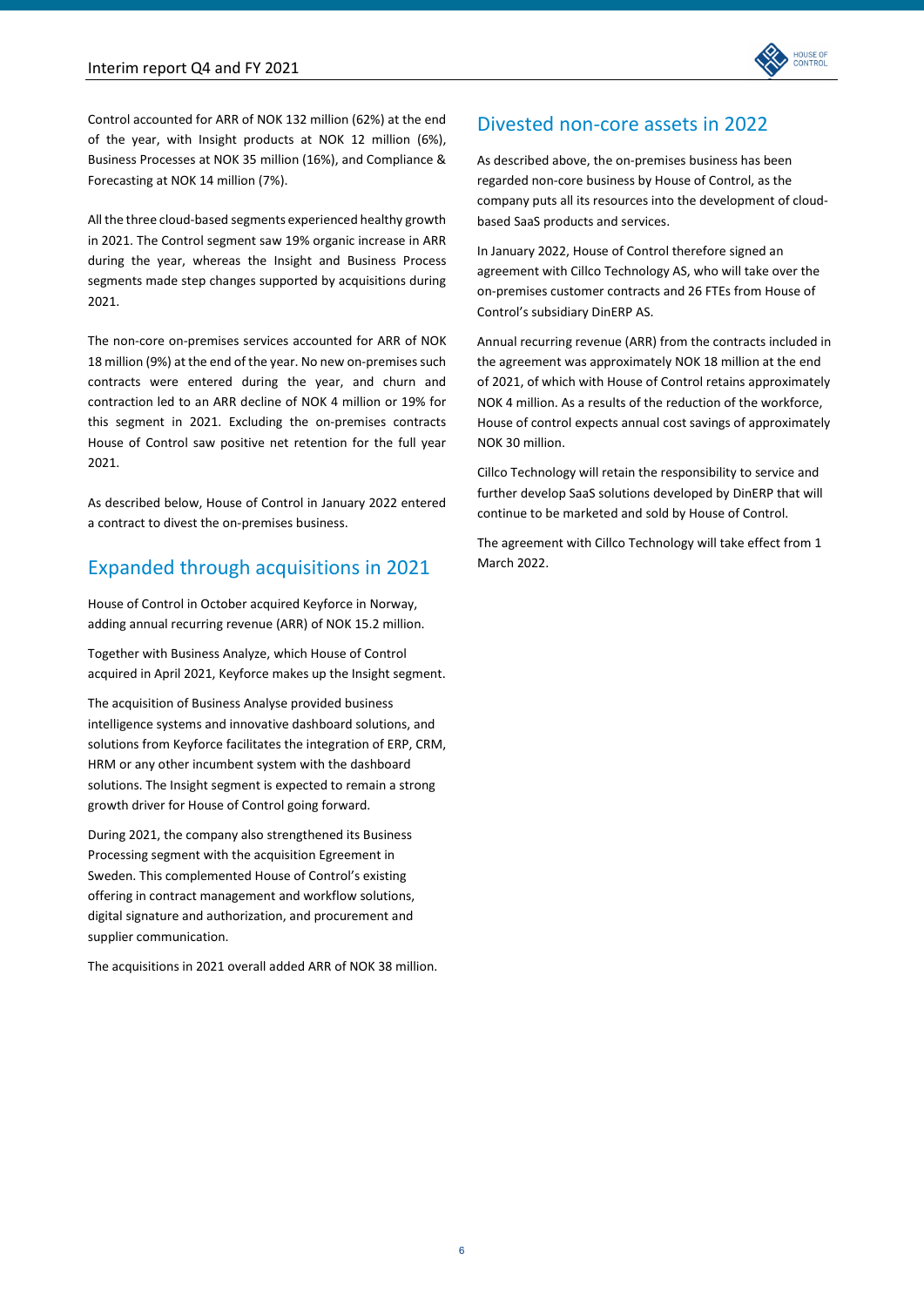

# Product development

The product development team continued to deliver on our product vision, which governs both the development and acquisition of other companies:

- 1. Control over costs, revenues, liquidity, and liabilities
- 2. Reduce everyday friction for CFOs with simple and smart solutions
- 3. Understand and predict with solutions for analysis, dashboards, budgeting, and forecasting

Our core product, the contract management software Complete Control, saw several improvements in the fourth quarter. The user experience for the Advanced Contract Reader – that allows for automatic contract scanning and meta data input – was substantially improved. Exporting future payment plans was made easier, and functionality was improved for contract attachments.

House of Control has Europe's leading IFRS 16 compliance software. To stay ahead, this solution is on a continuous development quest. In the fourth quarter of 2021 we introduced, among other features, a new API for budgeting and new functionality for calculating deferred tax. We also strengthened our "IFRS 16 team", providing our customers with hands-on expertise to improve user value.

We launched a seamless integration between Complete Control and the budgeting and forecasting tool acquired from Effectplan. Now future obligations as registered in Complete Control can be viewed and managed in Effectplan.

The CFO Dashboards is at the heart of our product strategy, offering the CFO a refined and focused view of ERP and CRM data. It is based on IP from Business Analyze, and it was launched less than half a year after we acquired the company. Following the launch in the third quarter, connectors to more ERP systems have been added.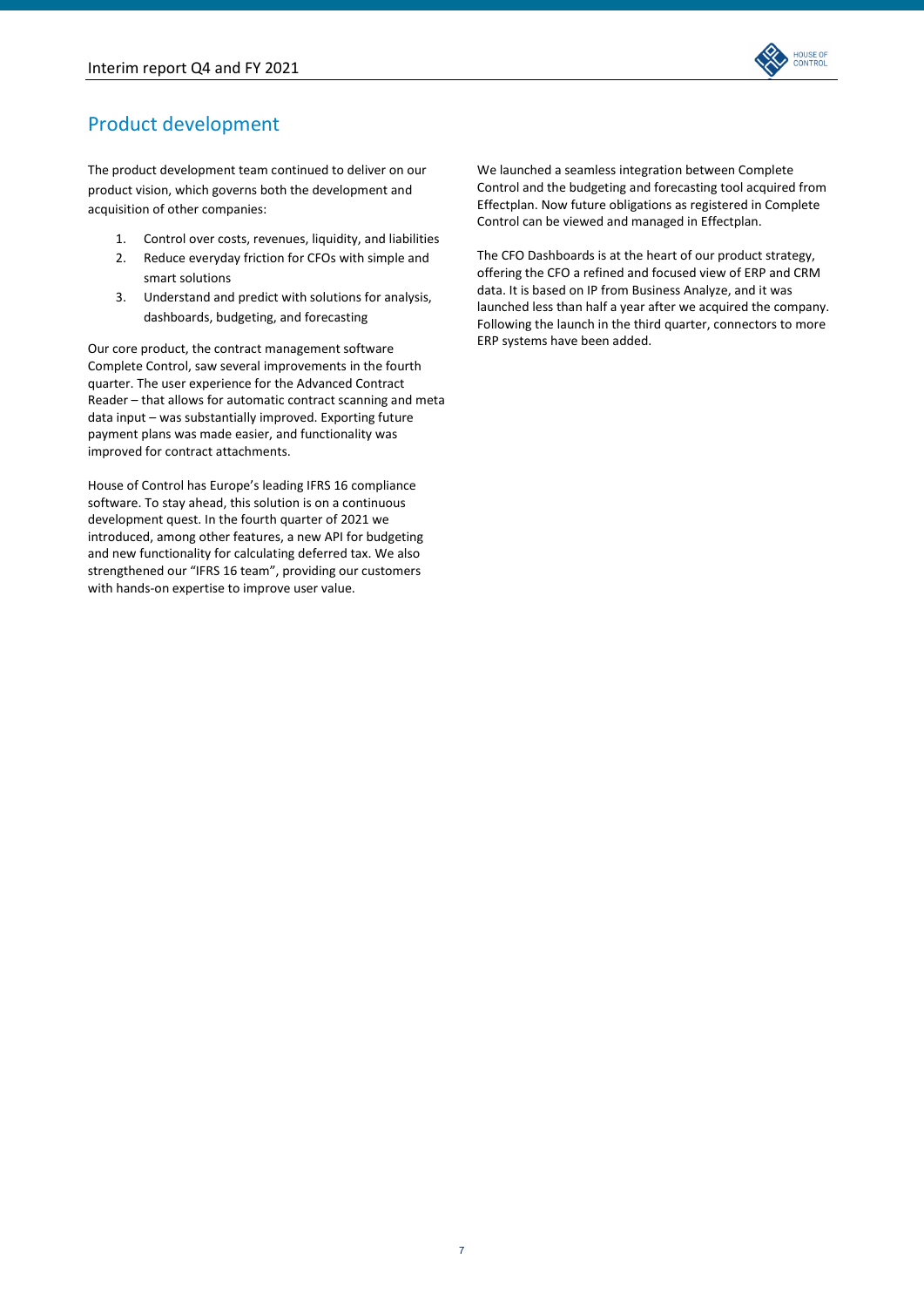# **Financial review**

### Results for the fourth quarter 2021

Figures in brackets relate to the corresponding period in 2020.

#### Revenue

House of Control reported revenue of NOK 52.7 million in the fourth quarter 2021, representing 41% increase over the same quarter last year. Organic revenue growth was 20%, excluding the effects of acquisitions over the past year.

Recurring revenue amounted to NOK 49.4 million in the fourth quarter, corresponding to 94% of total revenue.

Revenue for the full year 2021 amounted to NOK 177.2 million, which was an increase of 42% from 2020. Recurring revenue accounted for 93% of revenue. Proforma revenue – including the effect of acquisitions for the full year – amounted to NOK 207.1 million for 2021.

### **Revenue last 12 months to each quarter (NOKm)**



*Source: Company data* 

### Operating costs

Operating costs amounted to NOK 71.1 million in the fourth quarter (62.1), including special cost items of NOK 13.4 million (26.6).

Salaries remained the main cost component at 73% of total operating expenses (68%).

The increase in operating costs mainly reflects the high growth investments in more developers and salespeople, both through acquisitions and organic growth. The number of employees increased by 53% from 109 at the end of 2020 to 167 at the end of 2021.

The number of employees will decline by 26 FTEs after the transfer of on-premises contracts to Cillco Technology with effect from 1 March 2022.

For the full year 2021, operating costs amounted to NOK 205.6 million (143.7), including special cost items of NOK 24.8 million (27.1). NOK 15 million relate to businesses acquired in 2021.

### Special items

The company incurred certain operating costs defined as special items in the fourth quarter, which had a combined negative effect of NOK 13.4 million (26.6).

These items mainly reflect extraordinary bonuses, M&A costs and IFRS conversion costs.

For the full year 2021, special operating cost items had a combined negative effect of NOK 24.8 million (27.1), reflecting IFRS conversion costs, M&A costs and bonuses, redundancy costs, timing differences and strategic product projects.



### **Number of employees**

*Source: Company data* 

EBITDA and Operating profit

Reported EBITDA showed a loss of NOK 18.4 million in the fourth quarter, compared to a loss of NOK 24.7 million in the same quarter 2020. Adjusted for special items, the EBITDA showed a loss of NOK 5.0 million, compared to a positive adjusted EBITDA of NOK 1.9 million in the fourth quarter 2020.

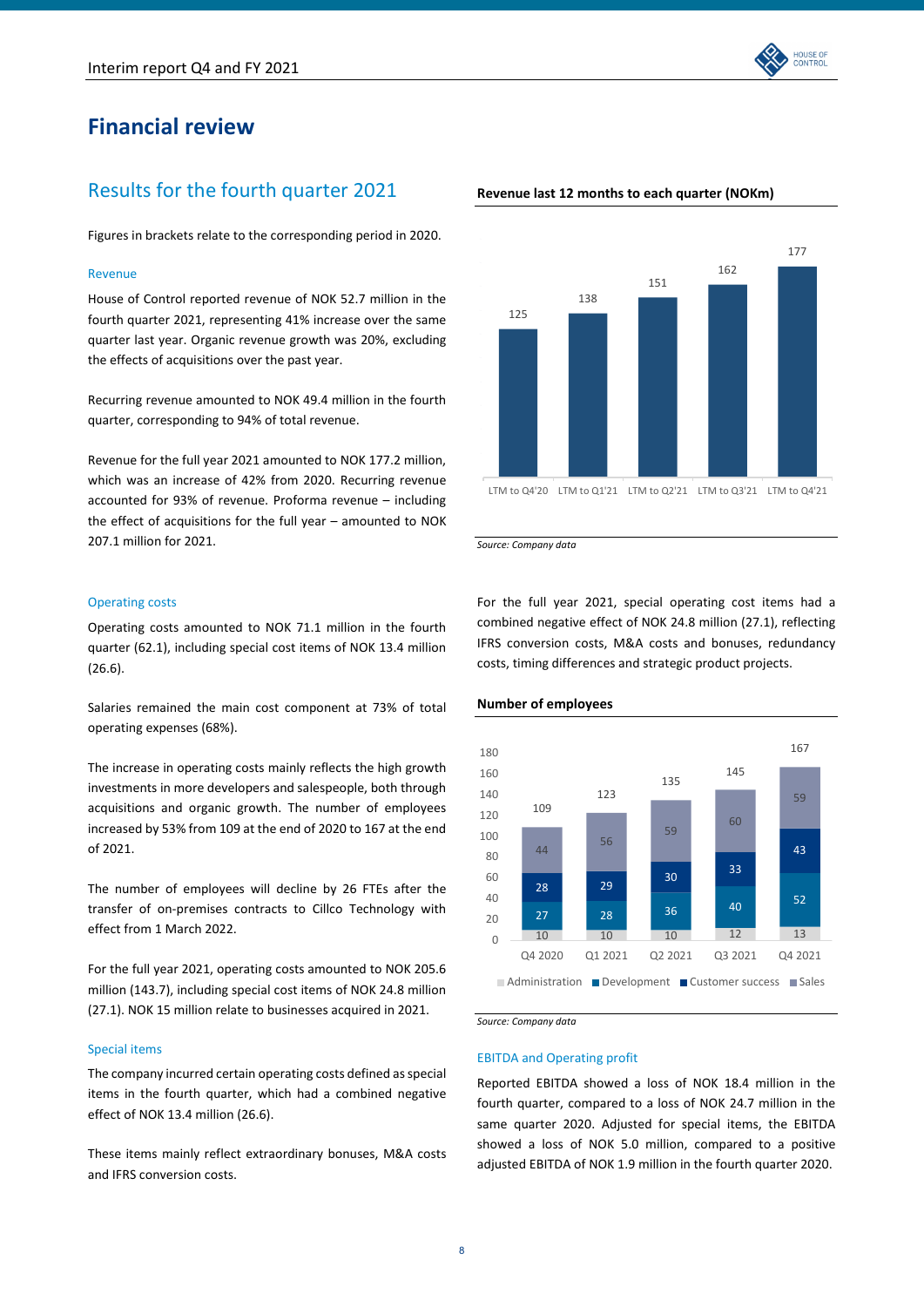

For the full year 2021 the reported EBITDA showed a loss of NOK 28.4 million (-18.9), whereas adjusted EBITDA showed a loss of NOK 3.6 million (8.1). The results reflect continued significant investments to support growth, mainly in sales personnel and development resources.

Following the divestment of on-premises contracts, the company expects to turn EBITDA-positive in 2022.

Amortization related to acquired intangible assets through business combinations amounted to NOK 8.2 million in the fourth quarter (4.9), whereas amortization of internally generated intangible assets and depreciation of right-of-use assets and tangible assets amounted to NOK 6.6 million (4.7). The company also charged the Income Statement with impairments of NOK 52.8 million (0) related to the divestment of the on-premises contracts with effect from 1 March 2022.

The sum of amortization, depreciation and impairments were hence NOK 67.5 million in the fourth quarter 2021, compared to NOK 9.7 million in the fourth quarter 2020.

For the full year 2021, amortization amounted to NOK 42.5 million (22.1), depreciation to NOK 7.6 million (4.7), and impairment losses to NOK 52.8 million (0). This summed up to NOK 102.9 million for 2021, compared to NOK 26.8 million for 2020.

The operating result or EBIT hence showed a loss of NOK 85.9 million for the fourth quarter (-34.4), and a loss of NOK 131.3 million (-45.7) for the full year 2021.

### Net financial items

Net financial items were NOK -5.4 million in the fourth quarter 2021 (-3.6) and NOK -22.0 million for the full year 2021 (-15.9). The increased cost mainly reflects higher net debt.

#### Results

Loss before tax was NOK 91.3 million in the fourth quarter 2021, compared to a loss of NOK 38.0 million in the fourth quarter 2020. Loss before tax for the full year 2021 amounted to NOK 153.2 million, compared to a loss of NOK 61.7 million in 2020.

### Cash flow

Figures in brackets relate to the corresponding period in 2020.

### Cash flow from operating activities

Net cash flow from operating activities was a negative NOK 0.6 million in the fourth quarter, supported by higher customer prepayments.

For the full year 2021, net cash flow from operating activities was a negative NOK 30.8 million, compared to a negative NOK 10.6 million in 2020.

#### Cash flow from investing activities

Net cash flow from investing activities was a negative NOK 57.9 million in the fourth quarter, of which the acquisition of Keyforce accounted for NOK 40.9 million and payments for capitalized software development costs for 10.4 million. Changes in other non-current liabilities accounted for NOK 6.5 million of the cash outflow, related to the Egreementacquisition in September.

Net cash flow from investing activities was a negative NOK 138.0 million for the full year 2021 (-21.1), of which NOK 98.2 million related to acquisitions and NOK 33.0 million related to R&D CAPEX.

### Cash flow from financing activities

Cash flow from financing activities was a negative NOK 13.0 million in the fourth quarter. This reflects lease payments of NOK 2.4 million, debt repayments of NOK 6.5 million mainly related to acquired companies, interest payments on loans of NOK 3.3 million, other financial expenses of NOK 1.1 million and net proceeds from share issuance of NOK 0.3 million.

For the full year 2021 cash flow from financing activities was a negative NOK 35.6 million, whereas it was a positive NOK 296.7 million in 2020 after cash contribution related to the IPO and subsequent listing on Euronext Growth in October 2020.

Cash and cash equivalents overall declined to NOK 143.0 million at the end of 2021, down from NOK 213.7 million at the end of the third quarter and NOK 346.7 million at the end of 2020.

### Financial position

Figures in brackets relate to IFRS year-end 2020 figures.

### Assets

Total non-current assets amounted to NOK 297.6 million at the end of 2021 (159.1). This mainly reflects intangible assets of NOK 231.9 million including goodwill (137.5).

Right-of-use assets amounted to NOK 22.7 million (10.2), and deferred tax assets to NOK 35.1 million (9.9). Property, plant and equipment were NOK 0.8 million (0.9) and other long-term receivables NOK 7.1 million (0.6).

Current assets amounted to NOK 63.2 million at the end of the third quarter (37.5), excluding cash and cash equivalents. Cost to obtain contracts accounted for NOK 32.2 million (25.3) and trade and other receivables for NOK 30.9 million (12.0),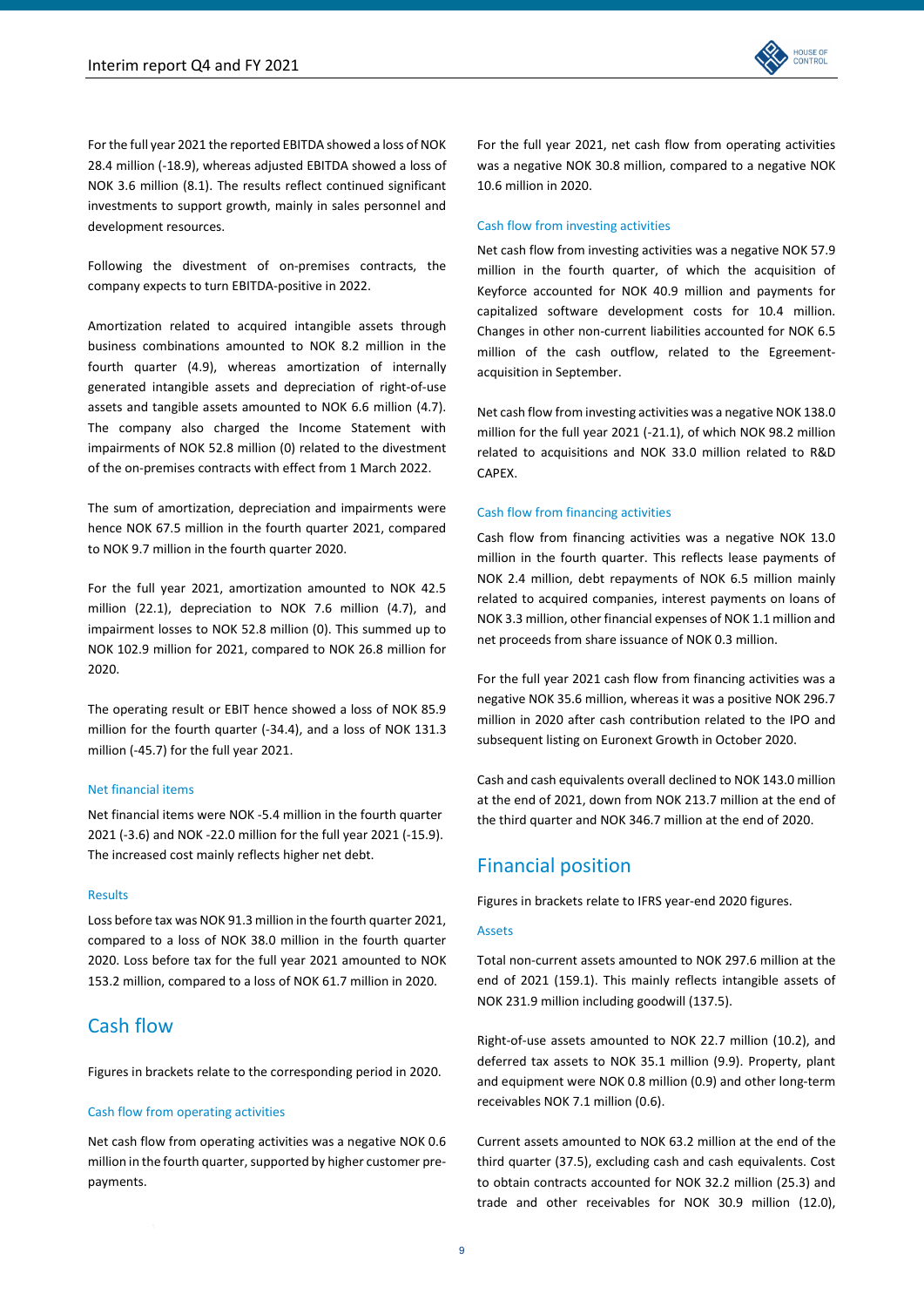

whereas inventories remained modest at NOK 0.2 million (0.2). Cash and cash equivalents amounted to NOK 143.0 million (346.7).

### Equity and liabilities

House of Control had total equity of NOK 216.5 million (337.5) of a total balance of NOK 503.9 million (543.2), corresponding to an equity ratio of 43% at the end of the year (62%). The decline over the past year reflects the losses in the period, including the impairment of NOK 52.8 million related to the divestment in January 2022 of 'on-premises' contracts acquired through DinERP AS. The impairment reflects a decrease in the recoverable amount of capitalized development costs and customer contracts, based on future expected cash flows from the retained business.

Total liabilities amounted to NOK 287.4 million at the end of 2021 (205.7), of which NOK 152.9 million in current liabilities (106.8) and NOK 134.5 million in non-current liabilities (99.0). The latter reflects long-term borrowings of NOK 95.8 million (89.5), non-current lease liabilities of NOK 15.9 million (5.8), and other non-current liabilities of NOK 22.8 million (3.6) which mainly reflects estimated future payments under earn-out clauses from acquisitions.

Current liabilities comprised deferred revenue of NOK 77.2 million (63.1) reflecting the company's revenue model with prepaid subscriptions, current lease liabilities of NOK 8.2 million (5.3), trade creditors of NOK 5.3 million (3.9), public duties payable of NOK 22.3 million (16.4), and other short-term liabilities of NOK 39.8 million (18.0).

# **Share information**

At the end of 2021, House of Control had 57.1 million shares. The 20 largest shareholders hold 88% of the shares.

### **20 largest shareholders February 2022**

| Shareholder                        | <b>Shares</b> | % Stake |
|------------------------------------|---------------|---------|
| Viking Venture 7 AS                | 10 372 500    | 18.2%   |
| Morgan Stanley & Co. LLC           | 8 308 444     | 14.6%   |
| Goldman Sachs & Co. LLC            | 4 259 565     | 7.5%    |
| The Northern Trust Comp.           | 3742934       | 6.6%    |
| Bjørk Invest AS                    | 2920950       | 5.1%    |
| Dunvik AS                          | 2 539 500     | 4.4%    |
| Viking Venture 8 AS                | 2 247 400     | 3.9%    |
| DZ Privatbank S.A.                 | 2 000 000     | 3.5%    |
| <b>RBC Investor Services Trust</b> | 1858924       | 3.3%    |
| Din ERP Holding AS                 | 1804766       | 3.2%    |
| Citibank, N.A.                     | 1618686       | 2.8%    |
| J.P. Morgan AG                     | 1491200       | 2.6%    |
| Viking Venture 7B AS               | 1401700       | 2.5%    |
| The Northern Trust Comp.           | 1053995       | 1.8%    |
| Danske Bank A/S                    | 1050000       | 1.8%    |
| <b>BNP Paribas</b>                 | 988 990       | 1.7%    |
| Citibank, N.A.                     | 988 744       | 1.7%    |
| J.P. Morgan AG                     | 718 163       | 1.3%    |
| <b>NIKFAN AS</b>                   | 549 600       | 1.0%    |
| <b>FAT CITY AS</b>                 | 407 403       | 0.7%    |
| Total                              | 50 323 464    | 88.1%   |
| Other owners                       | 6776186       | 11.9%   |
| <b>Total</b>                       | 57 099 650    | 100.0%  |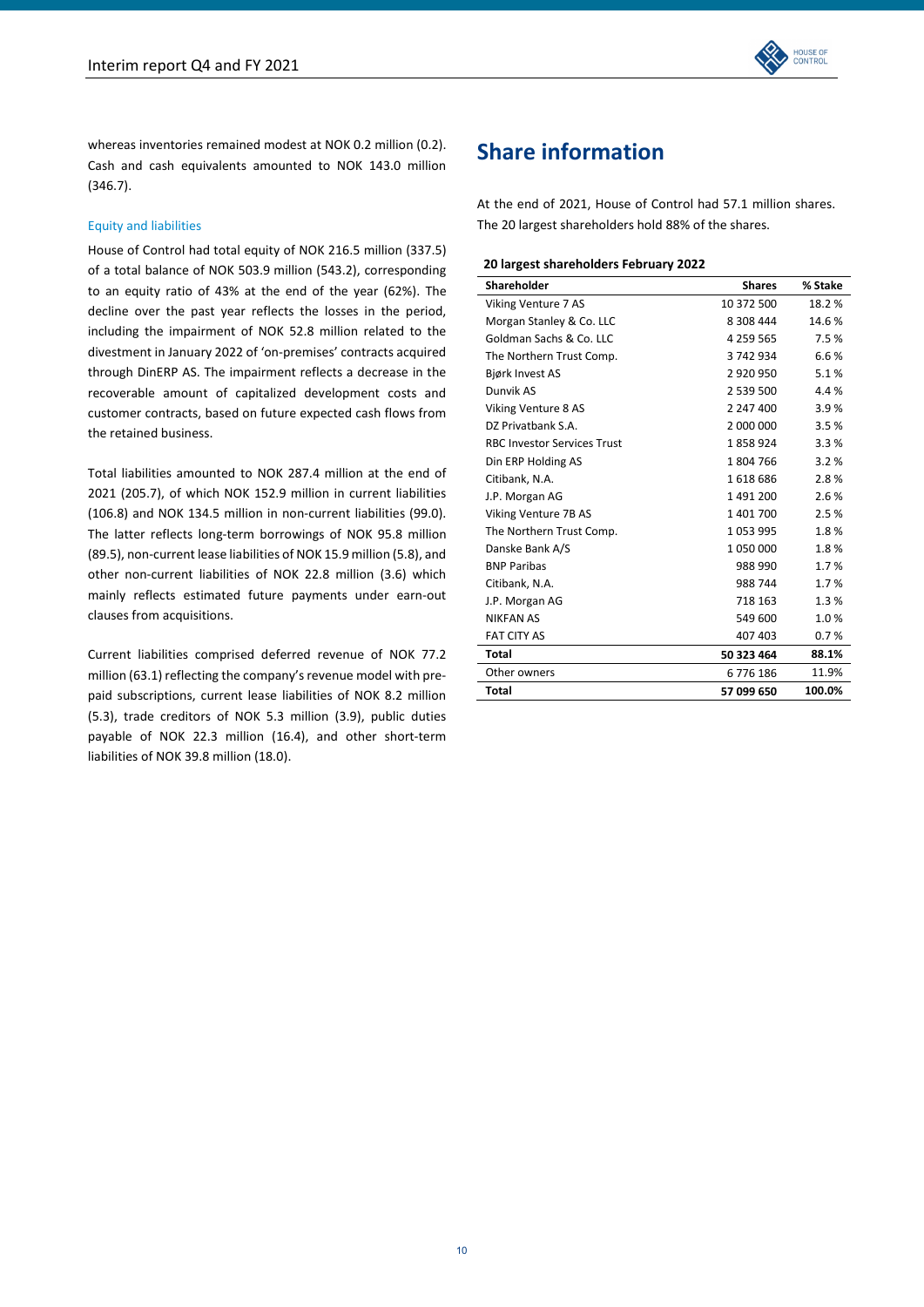

# **Risk and uncertainties**

House of Control does not see material changes in financial risk factors compared to the assessment given in the Annual Report for 2020.

The Group does currently not use any financial instruments to limit credit, interest rate or exchange rate risks.

### Credit risk

The Group has not experienced any significant losses on receivables. Recurring invoices are invoiced yearly in advance, and the credit risk is perceived as low. The horizontal nature of the product offering provides a highly diversified customer base with regards to industries and sectors, and the five largest customers represent less than 10% of total revenues.

#### Interest rate risk

Long-term borrowings amounted to NOK 95.8 million per the end of 2021, reflecting loan agreements with AshGrove Capital and Innovasjon Norge. The interest-bearing debt is denominated in NOK, and the company has not fixed the interest rate which is tied to NIBOR. The company's cash holding is held in bank accounts, also denominated in NOK.

#### Exchange rate risk

Exchange rate risk is limited with the current geographic footprint. Most of the company's revenues and operational expenses are in NOK. The currency baskets for revenue and operating costs are well balanced as the Danish and Swedish entities receive revenue and incur cost in local currencies.

### Liquidity risk

The Group's liquidity is considered good. Cash and cash equivalents amounted to NOK 143.0 million per the end of 2021, and the company has undrawn acquisition financing facilities of NOK 198 million. The Group's liquidity is considered good. House of Control has outlined a strategy to build a portfolio with an ARR of NOK 500 million by the end of 2025. The company's growth plan is fully financed, and it is the Board's and management' assessment that further equity financing will not be necessary to reach this goal.

# **Events after the balance sheet date**

As described under the Operational Review, House of Control in January 2022 entered an agreement with Cillco Technology AS, who will take over the on-premises customer contracts and 26 FTEs from House of Control's subsidiary DinERP AS.

Annual recurring revenue (ARR) from the contracts included in the agreement was approximately NOK 14 million at the end of 2021, and House of Control expects annual cost savings of approximately NOK 30 million due to the reduction of the workforce.

Cillco Technology will retain the responsibility to service and further develop SaaS solutions developed by DinERP that will continue to be marketed and sold by House of Control.

The agreement with Cillco Technology will take effect from 1 March 2022. Please see note 11 – Subsequent events for further information.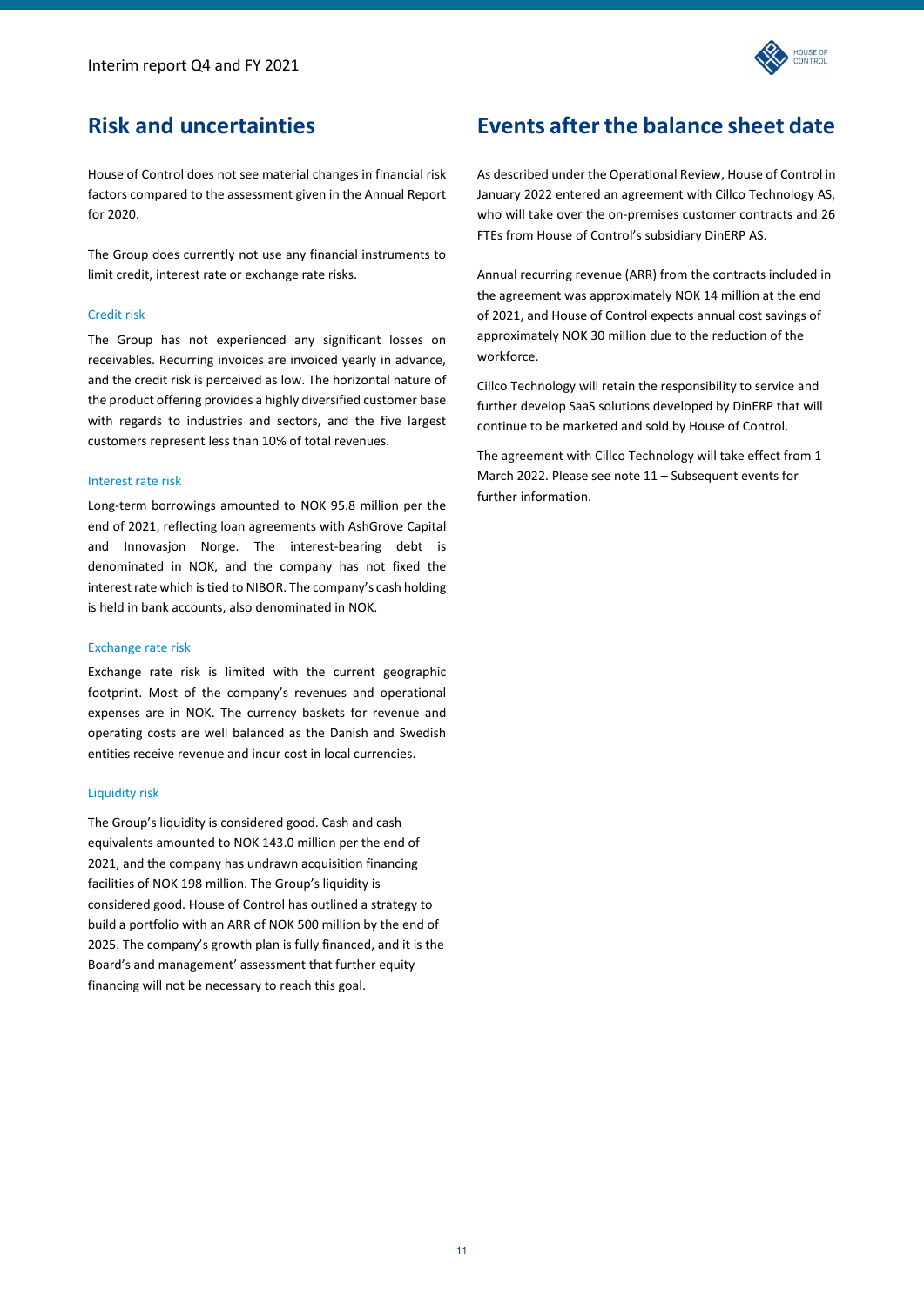

# **Outlook**

House of Control has established a leading position in the Nordic market, with a continuously broader offering of subscription-based Software-as-a-Service (SaaS) solutions.

At the end of 2021, the company had an annual recurring revenue base (ARR) of NOK 211 million, which was an increase of 45% over the past 12 months. Organic ARR growth was 19%, with the remainder gained through the acquisitions of Business Analyze, Egreement, and Keyforce.

Including these acquisitions, the company has established a growth portfolio across four product segments: Control, Business Processes, Compliance & Forecasting, and Insight.

After the end of the year, House of Control has sold its noncore on-premises contracts. While this reduces ARR by approximately NOK 14 million, it also lowers the annual cost base by approximately NOK 30 million.

Following this transaction, House of Control expects to generate positive EBITDA in 2022 and positive cash flow after investments in 2023. House of Control reiterates its ambitions to grow to an ARR level of NOK 500 million by 2025, and believes it is fully funded to finance growth towards this target.

With increased scale the company expects that operational leverage over time will allow for a long-term EBITDA-margin level of 40%.

# **Declaration by the board of directors and CEO**

We hereby confirm that, to the best of our knowledge, the interim financial statements for the period from 1 January to 31 December 2021 have been prepared in accordance with IFRS, and that the information in the financial statements gives a true and fair view of the group's assets, liabilities, financial position and profit or loss taken as a whole.

We also confirm that, to the best of our knowledge, the interim report for the fourth quarter and full year 2021 gives a true and fair view of important events in the accounting period and their influence on the interim report for the periods, as well as the principal risks and uncertainties facing the business in the next accounting period.



Erik Fjellvær Hagen (sign) Board Member

Jostein Vik (sign) Chairman of the Board

from House of Control

Heidi Thaulow (sign) Board Member

Radmila Stoltz (sign) Board Member

Øyvind Bauer (sign) Board Member

Lasse Sten (sign) CEO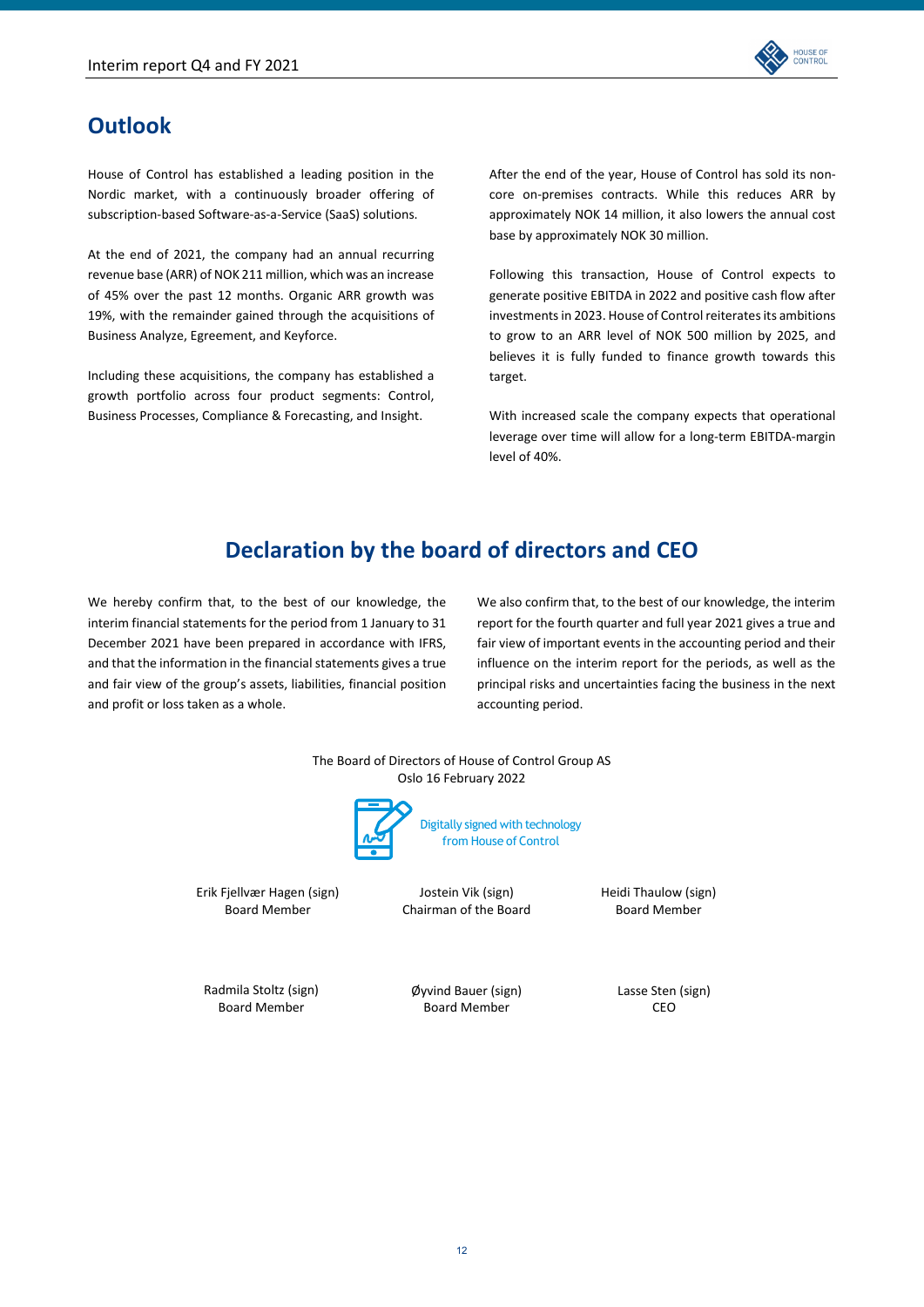

# **Interim condensed consolidated financial statements**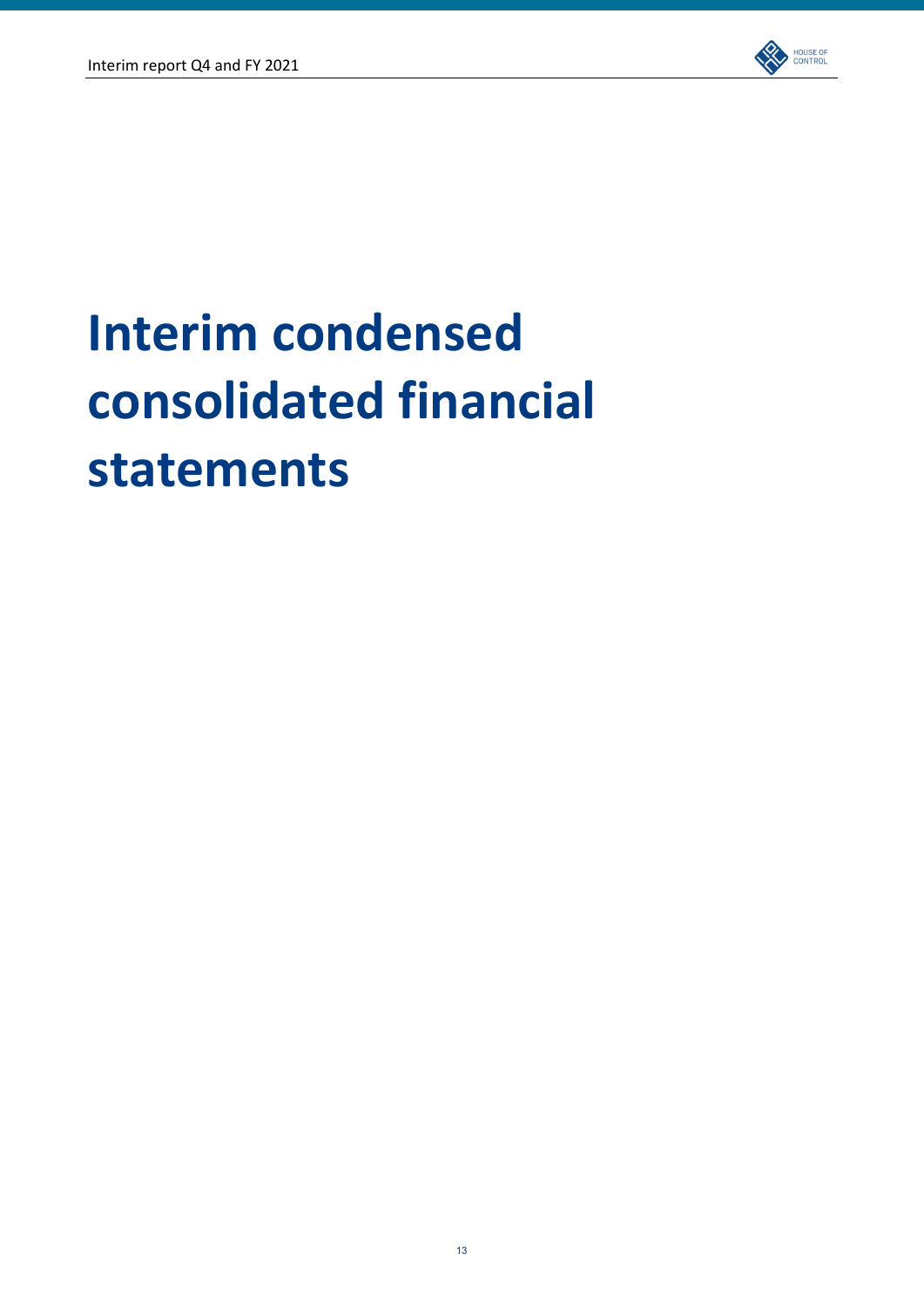

# **Consolidated Statement of Comprehensive Income**

|                                                                         |             | <b>Fourth</b> | <b>Fourth</b> | <b>Year to</b> | <b>Year to</b> |
|-------------------------------------------------------------------------|-------------|---------------|---------------|----------------|----------------|
|                                                                         |             | quarter       | quarter       | date           | date           |
| <b>Amounts in NOK 1000</b>                                              | <b>Note</b> | 2021          | 2020          | 2021           | 2020           |
| Revenue                                                                 | 3, 6        | 52 689        | 37466         | 177 162        | 124 795        |
| <b>Total operating revenue</b>                                          |             | 52 689        | 37466         | 177 162        | 124 795        |
| Operational service expenses                                            | 3           | 1951          | 484           | 4076           | 1254           |
| Personnel expenses                                                      | 3           | 52 136        | 42 504        | 154 982        | 106 304        |
| Other operating expenses                                                | 3           | 15 655        | 7743          | 43 089         | 22 3 31        |
| <b>Transaction related costs</b>                                        | 3, 4        | 1338          | 11 4 12       | 3 4 0 4        | 13830          |
| <b>Total operating expenses</b>                                         |             | 71 080        | 62 143        | 205 551        | 143719         |
| Earnings before interest, tax, depr. and amort. ("EBITDA")              |             | $-18391$      | $-24677$      | $-28389$       | $-18924$       |
| Depreciation and amortization                                           | 5           | 14767         | 9680          | 50 105         | 26811          |
| <b>Impairment losses</b>                                                | 11          | 52761         |               | 52 761         |                |
| Operating profit / (loss)                                               |             | $-85919$      | $-34357$      | $-131256$      | $-45735$       |
| Financial income                                                        |             | 714           | 967           | 1433           | 1 1 0 9        |
| Financial expenses                                                      | 8           | 6 1 4 2       | 4600          | 23 4 10        | 17035          |
| <b>Net financial items</b>                                              |             | $-5428$       | $-3633$       | $-21977$       | $-15926$       |
| Profit / (Loss) before income tax                                       |             | -91 347       | -37 990       | $-153233$      | $-61661$       |
| Income tax                                                              |             | $-19272$      | $-3143$       | $-32398$       | $-7448$        |
| Profit / (Loss) for the year                                            |             | $-72075$      | $-34848$      | $-120835$      | $-54213$       |
|                                                                         |             |               |               |                |                |
| Other comprehensive income                                              |             |               |               |                |                |
| Items that may be reclassified to profit or loss in subsequent periods: |             |               |               |                |                |
| Translation differences on foreign operations                           |             | $-1475$       | $-217$        | $-1420$        | $-115$         |
| Other comprehensive income                                              |             | $-1475$       | $-217$        | $-1420$        | $-115$         |
| Total comprehensive income for the year                                 |             | -73 550       | $-35065$      | $-122255$      | $-54329$       |
|                                                                         |             |               |               |                |                |
| Earnings per share in NOK:                                              |             |               |               |                |                |
| Basic earnings per share                                                |             | $-1,28$       | $-0,65$       | $-2,12$        | $-1,41$        |
| Diluted earnings per share                                              |             | $-1,28$       | $-0,65$       | $-2,12$        | $-1,41$        |
|                                                                         |             |               |               |                |                |
| Profit attributable to:                                                 |             |               |               |                |                |
| Equity holders (parent company)                                         |             | $-72075$      | $-34848$      | $-120835$      | -54 213        |
| Non-controlling interests                                               |             |               |               |                |                |
| <b>Total</b>                                                            |             | $-72075$      | $-34848$      | $-120835$      | $-54213$       |
|                                                                         |             |               |               |                |                |
| Total comprehensive income attributable to:                             |             |               |               |                |                |
| Equity holders (parent company)                                         |             | $-73550$      | $-35065$      | $-122255$      | $-54329$       |
| Non-controlling interests                                               |             |               |               |                |                |
| <b>Total</b>                                                            |             | $-73550$      | $-35065$      | $-122255$      | $-54329$       |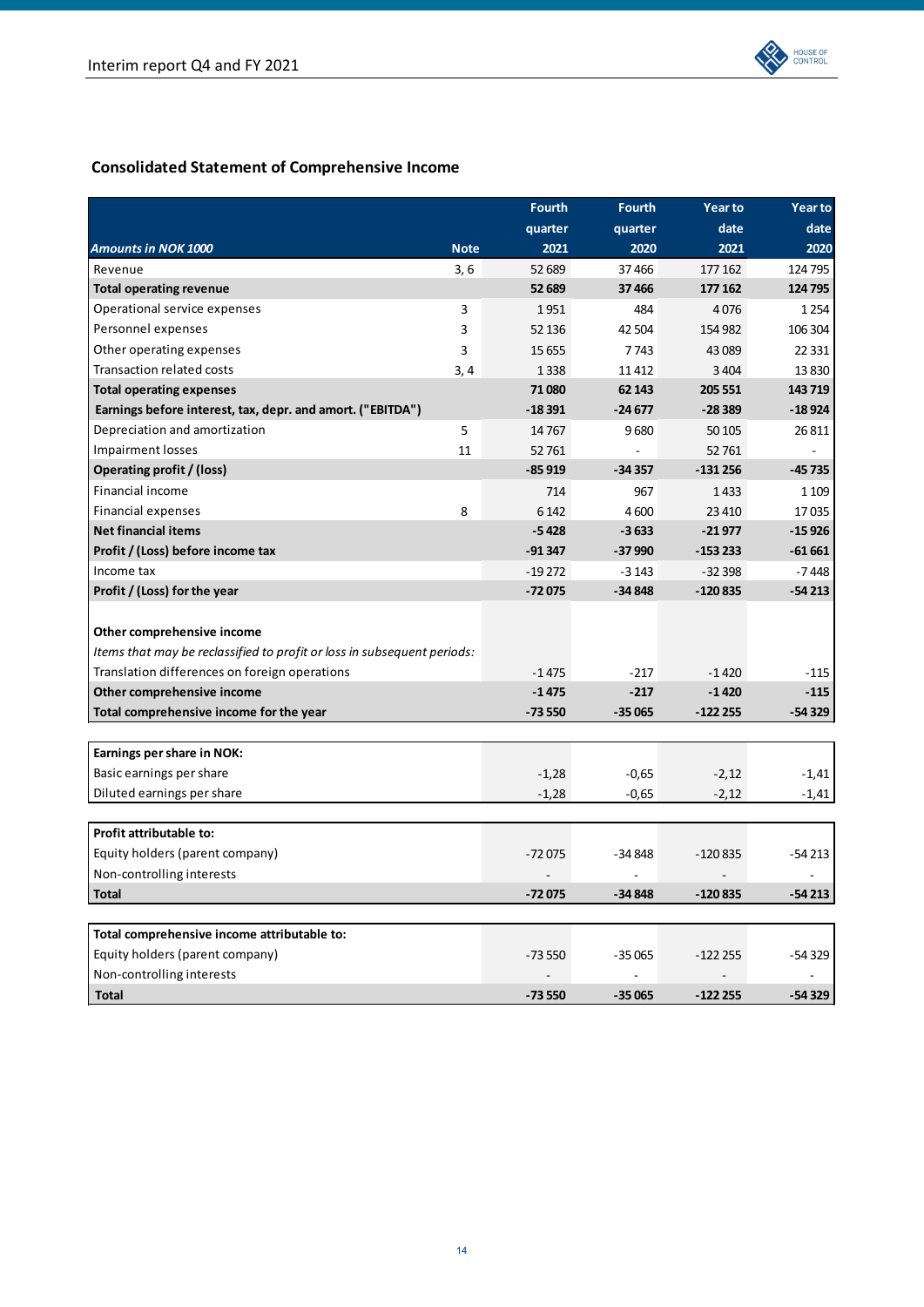

### **Consolidated Statement of Financial Position**

|                                      | <b>Note</b> | 31 December | 31 December |
|--------------------------------------|-------------|-------------|-------------|
| <b>Amounts in NOK 1000</b>           |             | 2021        | 2020        |
| Assets                               |             |             |             |
| Intangible assets including goodwill | 4, 5        | 231895      | 137480      |
| Property, plant & equipment          |             | 838         | 946         |
| Right-of-use assets                  |             | 22718       | 10 169      |
| Deferred tax assets                  |             | 35 0 58     | 9930        |
| Other long-term receivables          | 8           | 7071        | 578         |
| Total non-current assets             |             | 297 580     | 159 104     |
| Cost to obtain contracts             | 7           | 32 155      | 25 277      |
| <b>Inventories</b>                   |             | 184         | 188         |
| Trade and other receivables          |             | 30 897      | 11999       |
| Cash and cash equivalents            |             | 143 049     | 346 680     |
| Total current assets                 |             | 206 284     | 384 143     |
| <b>Total assets</b>                  |             | 503 864     | 543 246     |

|                                      | <b>Note</b> | 31 December | 31 December |
|--------------------------------------|-------------|-------------|-------------|
| <b>Amounts in NOK 1000</b>           |             | 2021        | 2020        |
| <b>Equity and Liabilities</b>        |             |             |             |
| Share capital                        | 9           | 11 4 20     | 11 3 83     |
| Share premium                        | 9           | 438716      | 437 489     |
| Other equity                         | 9           | $-233626$   | $-111371$   |
| Total equity                         |             | 216 510     | 337 500     |
| Interest bearing debt                | 8           | 95 781      | 89 532      |
| Non-current lease liabilities        | 8           | 15 9 13     | 5818        |
| Other non-current liabilities        |             | 22 781      | 3635        |
| <b>Total non-current liabilities</b> |             | 134 475     | 98 985      |
| Current lease liabilities            | 8           | 8 1 9 8     | 5322        |
| Deferred revenue                     |             | 77 229      | 63 1 20     |
| Trade creditors                      |             | 5 3 2 0     | 3920        |
| Public duties payable                |             | 22 3 35     | 16 4 21     |
| Other short-term liabilities         | 8           | 39 798      | 17978       |
| <b>Total current liabilities</b>     |             | 152 880     | 106 761     |
| <b>Total liabilities</b>             |             | 287 355     | 205 746     |
| Total equity and liabilities         |             | 503 864     | 543 246     |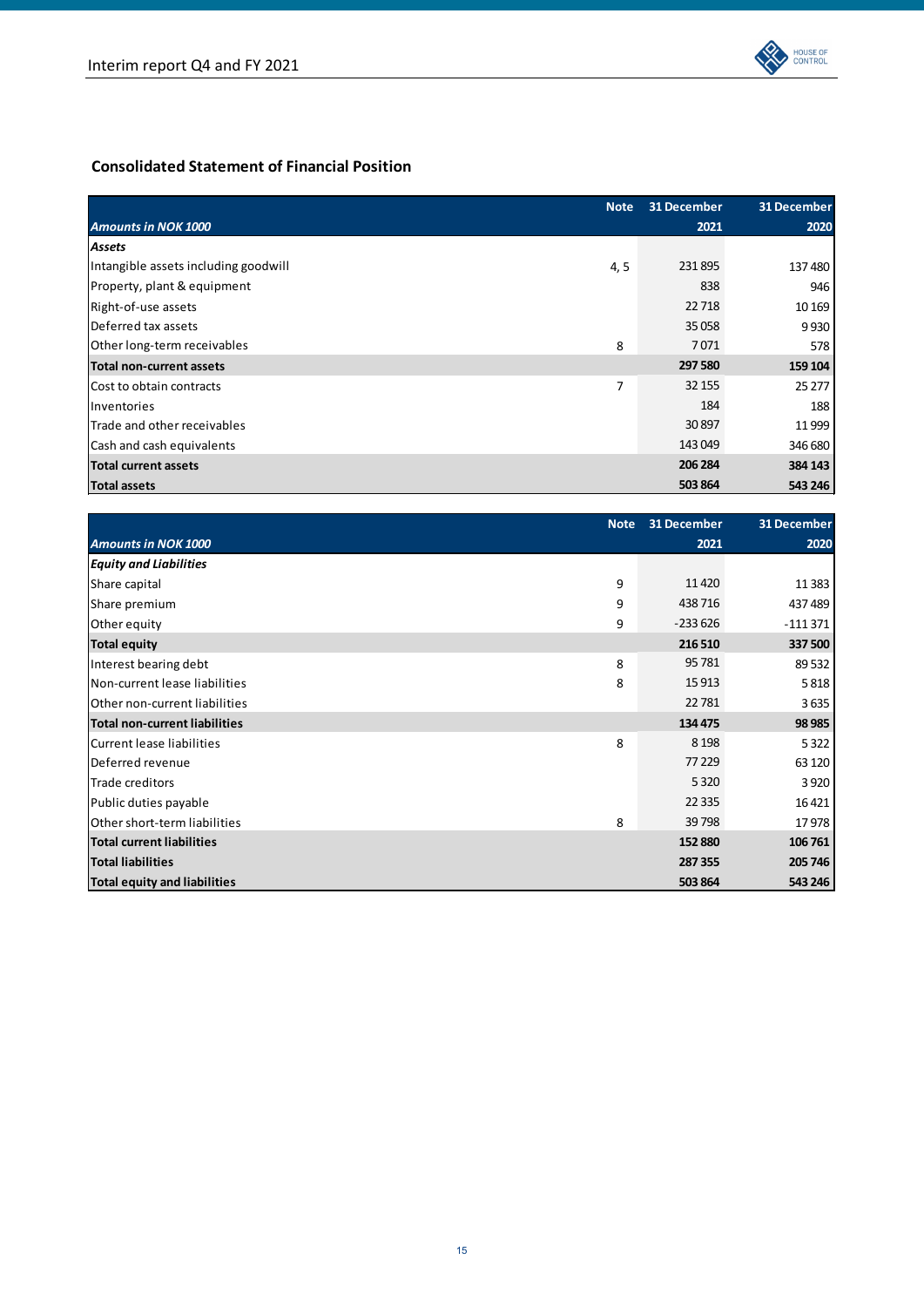

# **Consolidated Statement of Changes in Equity**

|                                                         | <b>Share</b> | <b>Share</b> | <b>Other</b> | <b>Retained</b> | <b>Total</b> |
|---------------------------------------------------------|--------------|--------------|--------------|-----------------|--------------|
| <b>Amounts in NOK 1000</b>                              | capital      | premium      | reserves     | earnings        | equity       |
| Equity as at 1 January 2020                             | 6409         | 46 519       | $-279$       | $-56763$        | $-4114$      |
| <b>Profit YTD</b>                                       |              |              |              | $-54213$        | $-54213$     |
| <b>Translation differences</b>                          |              |              | $-115$       |                 | $-115$       |
| Total comprehensive income for the year                 |              |              | $-115$       | $-54213$        | $-54329$     |
| Issuance of shares related to the acquisition of DinERP | 1536         | 47085        |              |                 | 48 621       |
| Employee share options                                  |              | 11 5 33      |              |                 | 11 5 33      |
| Capital increases (net of transactions costs)           | 3438         | 332 352      |              |                 | 335 789      |
| <b>Transactions with owners</b>                         | 4973         | 390 970      |              |                 | 395 943      |
| Equity as at 31 December 2020                           | 11 3 8 3     | 437 489      | -394         | $-110977$       | 337 500      |
|                                                         |              |              |              |                 |              |
| Equity as at 1 January 2021                             | 11 3 8 3     | 437 489      | $-394$       | $-110977$       | 337 500      |
| <b>Profit YTD</b>                                       |              |              |              | $-120835$       | $-120835$    |
| <b>Translation differences</b>                          |              |              | $-1420$      |                 | $-1420$      |
| Total comprehensive income for the year                 |              |              | $-1420$      | $-120835$       | $-122255$    |
| Capital increases                                       | 37           | 1 2 2 7      |              |                 | 1 2 6 4      |
| Employee share options                                  |              |              |              |                 |              |
| <b>Transactions with owners</b>                         | 37           | 1227         |              |                 | 1 2 6 4      |
| Equity as at 31 December 2021                           | 11420        | 438716       | $-1815$      | $-231812$       | 216 510      |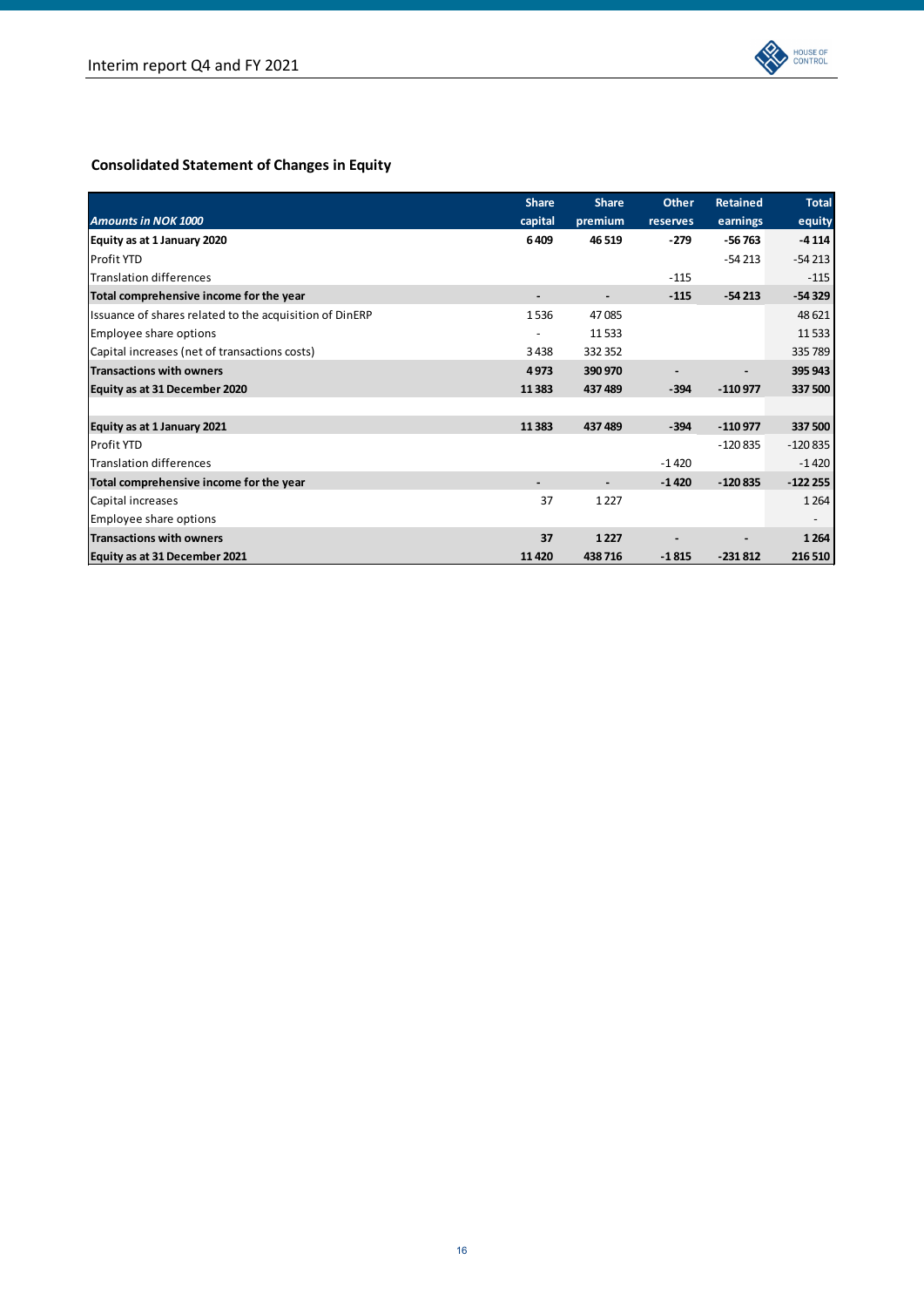

### **Consolidated Statement of Cash Flow**

|                                                  |             | <b>First</b>   | Second         | <b>Third</b>   | <b>Fourth</b> |                                   |          |
|--------------------------------------------------|-------------|----------------|----------------|----------------|---------------|-----------------------------------|----------|
|                                                  |             | quarter        | quarter        | quarter        |               | quarter Year to date Year to date |          |
| <b>Amounts in NOK 1000</b>                       | <b>Note</b> | 2021           | 2021           | 2021           | 2021          | 2021                              | 2020     |
| Cash flow from operating activities              |             |                |                |                |               |                                   |          |
| Profit/(loss) before tax                         |             | $-19438$       | $-17135$       | $-25313$       | $-91347$      | $-153233$                         | $-61661$ |
| Taxes paid                                       |             |                |                | $-209$         |               | $-209$                            |          |
| Depreciation and amortization                    | 5           | 10877          | 12 2 35        | 12 2 2 6       | 14767         | 50 105                            | 26 811   |
| Impairment losses                                | 11          |                |                |                | 52761         | 52761                             |          |
| Non-cash employee benefits expense               |             |                |                | $\overline{a}$ |               |                                   | 10816    |
| Changes in inventories                           |             | $\overline{a}$ | $\overline{a}$ | $\overline{a}$ | 4             | 4                                 | 31       |
| Changes in trade receivables                     |             | $-290$         | $-4501$        | 1621           | $-4275$       | $-7446$                           | 278      |
| Changes in trade payables                        |             | 176            | 473            | $-244$         | $-1110$       | $-705$                            | $-881$   |
| Changes in other balance sheet items             |             | 9363           | $-4952$        | 3 1 8 0        | 31761         | 39 351                            | 17588    |
| Payments of sales commissions                    | 7           | $-6990$        | $-7032$        | $-5719$        | $-6973$       | $-26714$                          | $-16256$ |
| Interest and other financial items               |             | 4327           | 4679           | 2455           | 3857          | 15 3 18                           | 12712    |
| Net cash flow from operating activities          |             | $-1975$        | $-16233$       | $-12003$       | $-557$        | $-30768$                          | $-10562$ |
|                                                  |             |                |                |                |               |                                   |          |
| Cash flow from investing activities              |             |                |                |                |               |                                   |          |
| Internally generated intangible assets           | 5           | $-8622$        | $-7189$        | $-6845$        | $-10443$      | $-33099$                          | $-17668$ |
| Net purchase of tangible assets                  |             | 36             | $-59$          | $-141$         | $-58$         | $-222$                            | $-549$   |
| Acquisition of subsidaries, net of cash acquired | 4           | $\overline{a}$ | $-24666$       | $-32626$       | $-40886$      | $-98178$                          | $-2416$  |
| Change in other non-current receivables          |             |                | $\overline{a}$ |                |               |                                   | $-418$   |
| Changes in other non-current liabilities         | 4           |                |                |                | $-6493$       | $-6493$                           |          |
| Net cash flow from investing activities          |             | $-8586$        | $-31915$       | $-39611$       | $-57880$      | $-137992$                         | $-21050$ |
|                                                  |             |                |                |                |               |                                   |          |
| Cash flow from financing activities              |             |                |                |                |               |                                   |          |
| Net proceeds from borrowings                     | 8           |                |                |                |               |                                   | 20 000   |
| Repayment of borrowings                          | 8           | $-313$         | $-4703$        | $-313$         | $-6478$       | $-11806$                          | $-31153$ |
| Principal element of lease payment               |             | $-1704$        | $-2212$        | $-2332$        | $-2422$       | $-8670$                           | $-5282$  |
| Financing costs of long term loans               |             | $-756$         | $-765$         | $-463$         | $-1057$       | $-3041$                           | $-6427$  |
| Interest payment on long term loans              |             | $-4048$        | $-4119$        | $-1906$        | $-3318$       | $-13391$                          | $-11578$ |
| Net proceeds from share issuance                 | 9           | 887            | 96             | -8             | 288           | 1 2 6 4                           | 331 112  |
| Net cash flow from financing activities          |             | $-5933$        | $-11703$       | $-5021$        | $-12987$      | $-35644$                          | 296 672  |
|                                                  |             |                |                |                |               |                                   |          |
| Exchange gains/losses on cash and cash eq.       |             | $-693$         | 306            | 390            | 771           | 773                               | 11       |
|                                                  |             |                |                |                |               |                                   |          |
| Net change in cash and cash equivalents          |             | $-17188$       | $-59544$       | $-56245$       | $-70654$      | $-203631$                         | 265 071  |
| Cash and cash equivalents at beginning balance   |             | 346 680        | 329 493        | 269 948        | 213 703       | 346 680                           | 81 609   |
| Cash and cash equivalents at ending balance      |             | 329 493        | 269 948        | 213 703        | 143 049       | 143 049                           | 346 680  |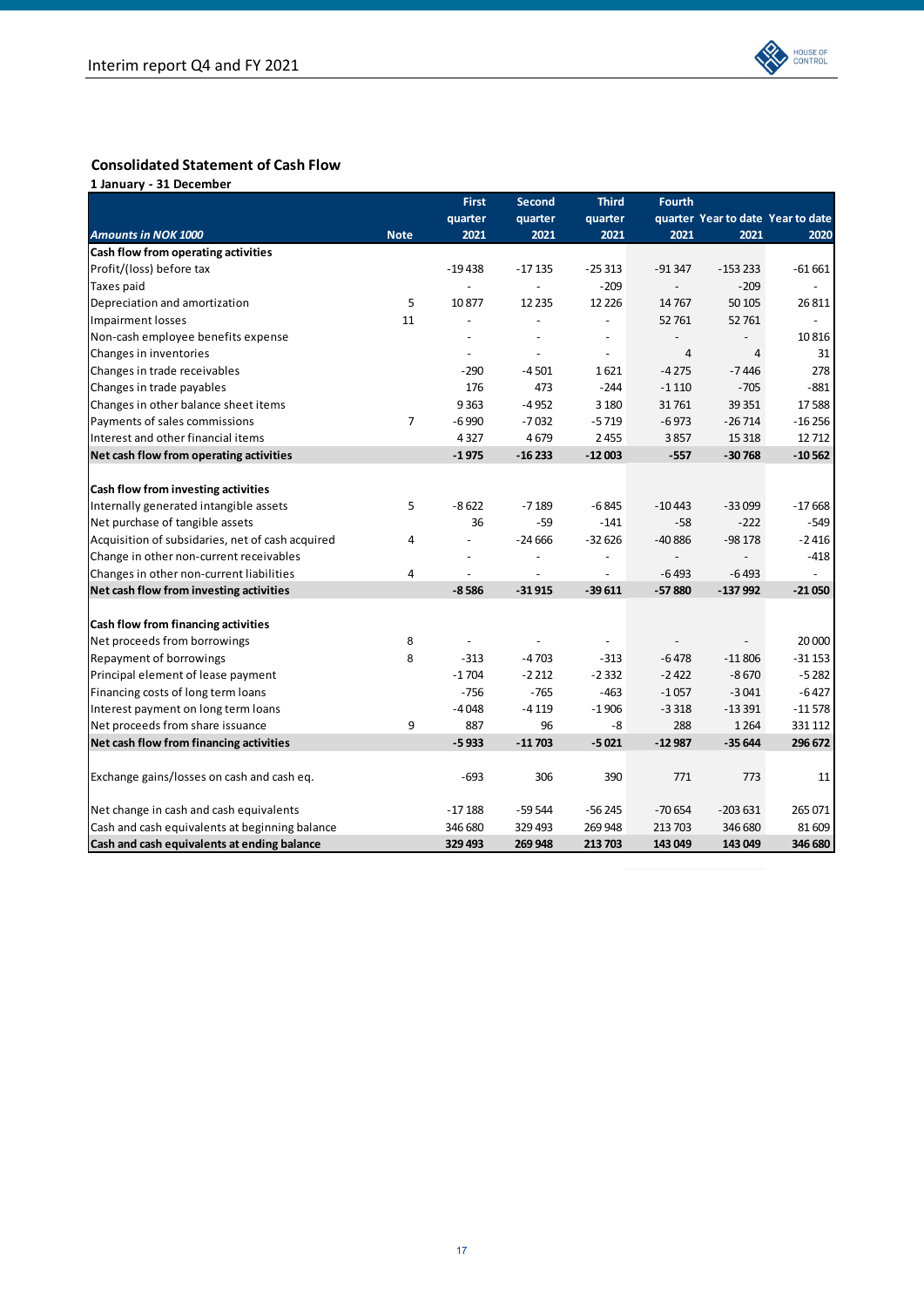

### **Notes to the House of Control financial statements**

### **Note 1 - Reporting entity**

The reporting entity reflected in these consolidated financial statements comprises House of Control Group AS (the "Company") and consolidated subsidiaries (the "Group"). The parent company, House of Control Group AS, is a publicly listed company on the Euronext Growth in Oslo. The Group's corporate headquarters is at Høvik, Norway.

The Group has operations in Norway, Sweden and Denmark and develops and sells Software-as-a-Service ("SaaS") solutions providing financial control and facilitating optimization of business processes.

The interim consolidated financial statements were approved by the Board on 16 February 2022.

### **Note 2 - Basis for preparation**

These consolidated interim financial statements for the Group as of and for the period ended 31 December 2021 are prepared in accordance with International Financial Reporting Standards (IFRS) as endorsed by the European Union (EU) effective as of 31 December 2021.

The accounting principles used in the interim financial statements are consistent with those used in the 2020 Financial Statements prepared in accordance with IFRS.

As the interim financial statements do not include all the information and disclosures required in the annual financial statements, they should be read in conjunction with the 2020 Financial Statements. The interim financial statements are unaudited, except the annual 2020 figures that have been derived from the audited annual financial statements for 2020.

The preparation of financial statements in conformity with IFRS requires management to make judgments, estimates and assumtions. Actual results may differ. In preparing these interim financial statements, significiant judgments made by the management in applying the Group's accounting policies and the key sources of uncertainty in the estimates were consistent with those described in the 2020 Fiancial Statements prepared in accordance with IFRS.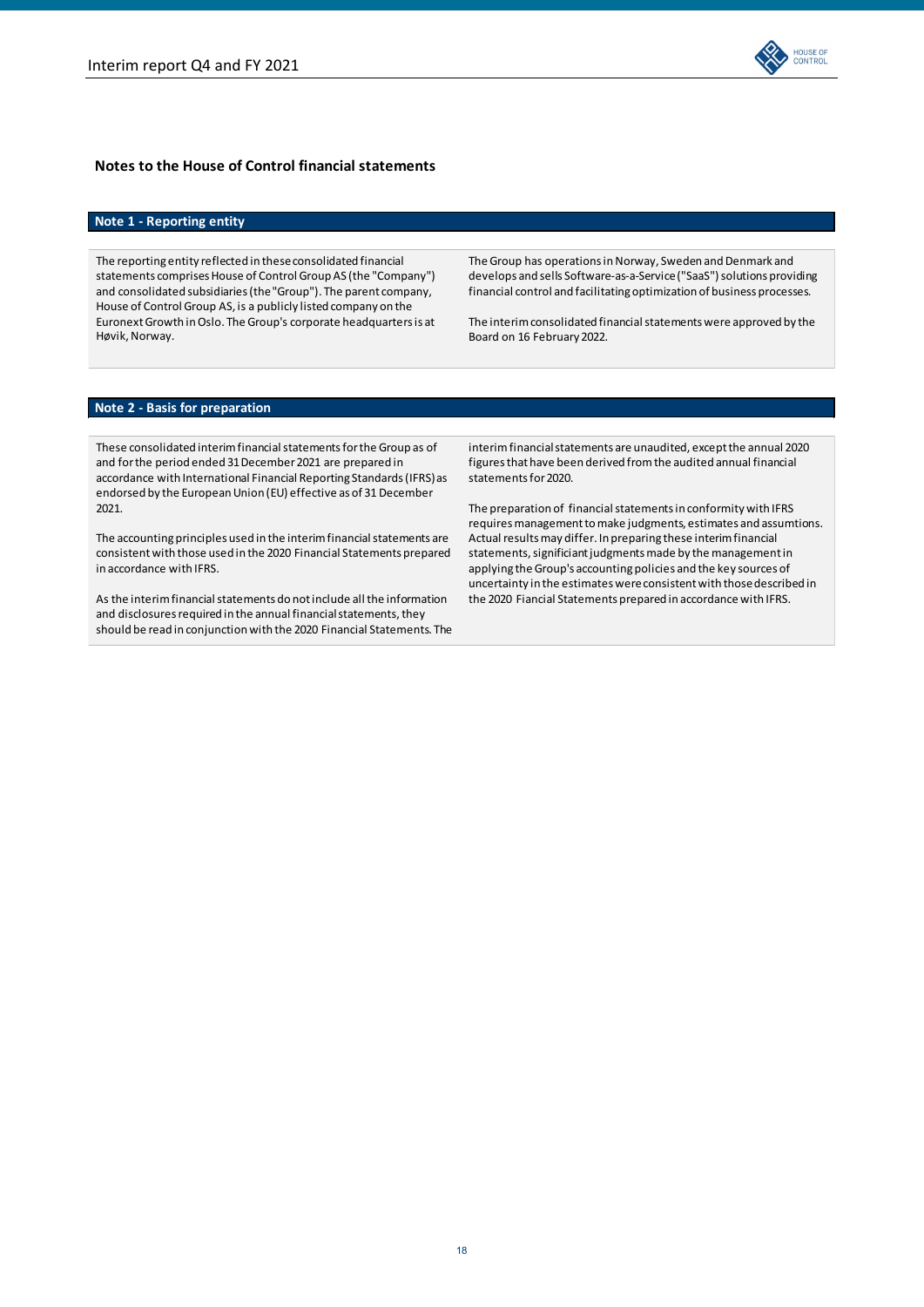

### **Note 3 - Segment information**

### **Operating segments**

The Group disclose segment information based upon the following reportable segments in accordance with IFRS 8: Norway, Sweden and Denmark. For more information about the segments and the Group's chief operating decision maker (CODM), please refer to the Consolidated Financial Statement at 31 December 2020.

The column unallocated and IFRS adjustments represents group activities, elimination of intercompany balances and transactions, and identified differences between NGAAP and IFRS in relation to the Group's conversion to IFRS in 2020. In 2021, all activities have been allocated to operating segments Norway, Sweden and Denmark.

### **As of and for the period ended 31 December 2021**

|                                                            |               |         |                          | <b>Unallocated</b>           |              |
|------------------------------------------------------------|---------------|---------|--------------------------|------------------------------|--------------|
|                                                            |               |         |                          | and IFRS                     |              |
| <b>NOK 1000</b>                                            | <b>Norway</b> | Sweden  | <b>Denmark</b>           | adjustments                  | <b>Total</b> |
| Revenue from customer contracts                            | 139 267       | 22 4 84 | 15410                    |                              | 177 162      |
| <b>Operating revenue</b>                                   | 139 267       | 22 4 84 | 15410                    | $\qquad \qquad \blacksquare$ | 177 162      |
| Personnel costs                                            | 126 314       | 20 244  | 8425                     |                              | 154 982      |
| Operational service expenses and other operating expenses  | 43 287        | 1 2 6 0 | 2618                     |                              | 47 165       |
| Transactions related costs                                 | 2 4 4 1       | 963     | $\overline{\phantom{a}}$ | $\overline{\phantom{a}}$     | 3 4 0 4      |
| <b>Total operating expenses</b>                            | 172041        | 22 467  | 11043                    | $\overline{\phantom{0}}$     | 205 551      |
| Earnings before interest, tax, depr. and amort. ("EBITDA") | $-32774$      | 17      | 4367                     | $\blacksquare$               | $-28389$     |
|                                                            |               |         |                          |                              |              |
| Working capital                                            |               |         |                          |                              |              |
| Current assets                                             | 179 946       | 16837   | 9 5 0 2                  | $\overline{\phantom{a}}$     | 206 284      |
| <b>Current liabilities</b>                                 | 128 824       | 14 973  | 9082                     |                              | 152 880      |
| Net working capital                                        | 51 121        | 1864    | 420                      |                              | 53 405       |

### **As of and for the period ended 31 December 2020**

|                                                            |               |          |                          | <b>Unallocated</b> |              |
|------------------------------------------------------------|---------------|----------|--------------------------|--------------------|--------------|
|                                                            |               |          |                          | and IFRS           |              |
| <b>NOK 1000</b>                                            | <b>Norway</b> | Sweden   | <b>Denmark</b>           | adjustments        | <b>Total</b> |
| Revenue from customer contracts                            | 108 359       | 10 26 3  | 11 250                   | $-5077$            | 124 795      |
| Operating revenue                                          | 108 359       | 10 263   | 11 250                   | $-5077$            | 124 795      |
| Personnel costs                                            | 76 372        | 7046     | 7518                     | 15 3 69            | 106 304      |
| Operational service expenses and other operating expenses  | 17886         | 7036     | 7812                     | -9 149             | 23 5 85      |
| Transactions related costs                                 |               |          | $\overline{\phantom{a}}$ | 13830              | 13830        |
| Total operating expenses                                   | 94 258        | 14082    | 15 3 29                  | 20 050             | 143719       |
| Earnings before interest, tax, depr. and amort. ("EBITDA") | 14 101        | $-3819$  | $-4080$                  | $-25127$           | $-18924$     |
|                                                            |               |          |                          |                    |              |
| Working capital                                            |               |          |                          |                    |              |
| Current assets                                             | 457878        | 6939     | 4 2 9 9                  | -84 973            | 384 143      |
| Current liabilities                                        | 140 397       | 36 104   | 6418                     | $-76158$           | 106 761      |
| Net working capital                                        | 317481        | $-29165$ | $-2120$                  | $-8814$            | 277382       |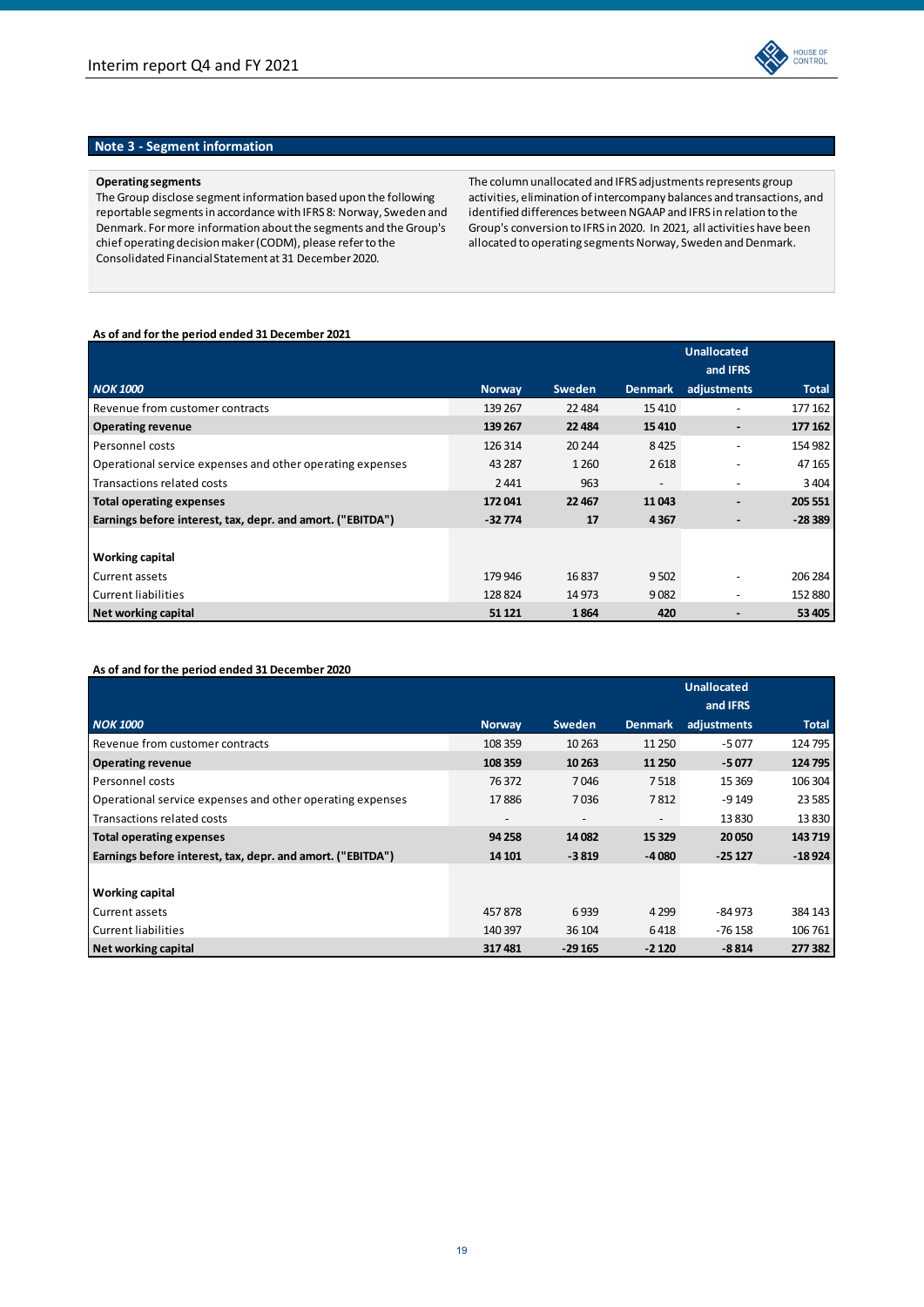### **Note 4 - Business combinations**

### **Business Analyze AS**

On 27 April 2021, the Group acquired 100% of the shares in Business Analyze AS. Business Analyze is a Norwegian company that provides Business Intelligence (BI) solutions that extract, analyze and present data from various stand-alone systems.

The transaction is recorded as a business combination in accordance with IFRS 3. The acquisition date for accounting purposes corresponds to the date when the Group obtained control of the legal entity. The same date is relevant for tax and economic purposes.

The transaction was settled by NOK 29 million in cash. In addition, the agreement included an earn-out element to compensate the seller for future business achievements. The net present value of the earn-out is estimated to NOK 4.8 million. Transaction costs of NOK 1 million were expensed and are included in M&A costs for the second quarter of 2021.

#### **EgreementAB**

company. On 24 September 2021, the Group acquired 100% of the shares in Egreement AB, a Swedish digital signature and contract workflow

The transaction is recorded as a business combination in accordance with IFRS 3. The acquisition date for accounting purposes corresponds to the date when the Group obtained control of the legal entity. The same date is relevant for tax and economic purposes.

The transaction was settled by NOK 36.8 million in cash. In addition, the purchase price includes a hold-back amount of NOK 6.5 million and an earn-out element of NOK 11.2 million to compensate the seller for future business achievements. Hold-back amount and the earn-out is measured to the net present value of the time of acquisition. Transaction costs of NOK 1 million were expensed and are included in M&A costs for the third quarter of 2021.

#### **Keyforce AS**

On 3 November 2021, the Group acquired 100% of the shares in Keyforce AS. Keyforce develops software for standard integrations that tie accounting systems from Microsoft and Visma together with SuperOffice CRM. With more than 20 years of experience, Keyforce AS delivers integrations to Scandinavia with subsidiaries in Norway, Sweden, and Denmark.

The transaction is recorded as a business combination in accordance with IFRS 3. The acquisition date for accounting purposes corresponds to the date when the Group obtained control of the legal entity. The same date is relevant for tax and economic purposes.

The transaction was settled by NOK 42.5 million in cash. In addition, the agreement included an earn-out element to compensate the seller for future business achievements. The net present value of the earnout is estimated to NOK 9.2 million. Transaction costs of NOK 0.9 million were expensed and are included in M&A costs for the fourth quarter of 2021.

|                            | <b>Main business</b>    | Date of    | <b>Proportion of voting</b> | <b>Acquiring entity</b>   |
|----------------------------|-------------------------|------------|-----------------------------|---------------------------|
|                            | activities              | acqusition | equity acquired             |                           |
| <b>Business Analyze AS</b> | Insight                 | 27.04.2021 | 100%                        | House of Control Midco AS |
| Egreement AB               | <b>Business Process</b> | 24.09.2021 | 100%                        | House of Control Midco AS |
| Keyforce AS                | <b>Business Process</b> | 03.11.2021 | 100%                        | House of Control Midco AS |

| <b>Purchase consideration</b>                        | <b>Business</b>          | Egree-  | <b>Keyforce AS</b> |
|------------------------------------------------------|--------------------------|---------|--------------------|
| <b>NOK 1000</b>                                      | <b>Analyze AS</b>        | ment AB |                    |
| Cash paid                                            | 29 000                   | 36 761  | 42 500             |
| Earn-out (fair value estimate at date of aquisition) | 4849                     | 11 194  | 9 1 7 9            |
| Other contingent considerations                      | $\overline{\phantom{a}}$ | 6493    |                    |
| Total purchase consideration                         | 33 849                   | 54 448  | 51 679             |

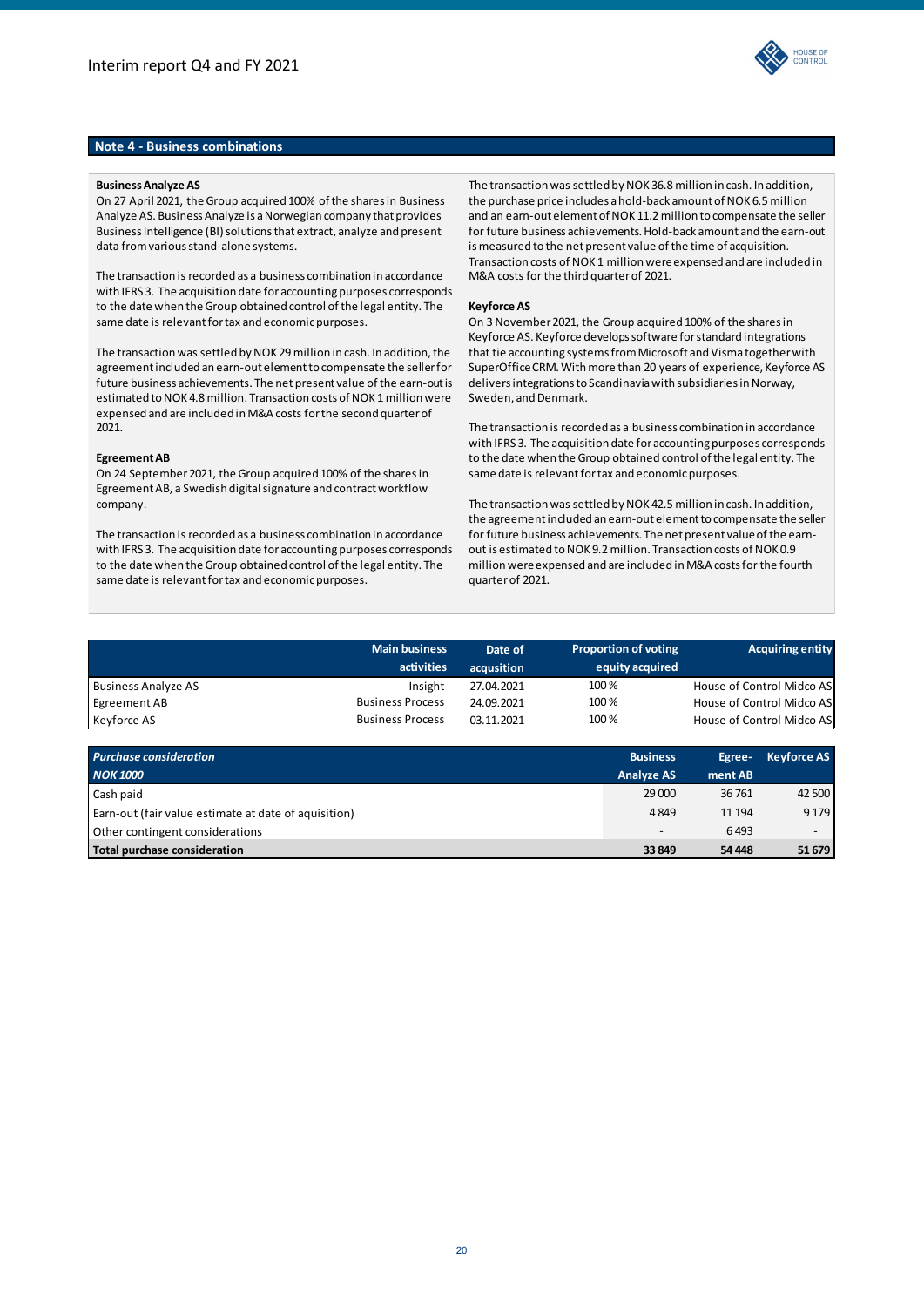

| Opening balance sheet - Fair value at acquisition date of acquired companies | <b>Business</b>   | <b>Egreement</b> | <b>Keyforce AS</b> |
|------------------------------------------------------------------------------|-------------------|------------------|--------------------|
| <b>NOK 1000</b>                                                              | <b>Analyze AS</b> | AB               |                    |
| <b>Assets</b>                                                                |                   |                  |                    |
| Goodwill                                                                     | 25 3 29           | 28750            | 35 5 39            |
| Capitalized development costs                                                | 13559             | 12 4 9 9         | 16 008             |
| Customer relationships                                                       | 1245              | 13 27 6          | 5 2 9 3            |
| Order backlog                                                                | 1429              | 4724             | 269                |
| Property, plant & equipment                                                  | 11                | 63               |                    |
| Right-of-use assets                                                          | 1914              | 241              | 1404               |
| Trade and other receivables                                                  | 2632              | 1466             | 3 3 0 6            |
| Cash and cash equivalents                                                    | 4 3 3 4           | 4 1 3 5          | 1614               |
| <b>Total assets</b>                                                          | 50 454            | 65 154           | 63 433             |
| <b>Liabilities</b>                                                           |                   |                  |                    |
| Interest bearing debt                                                        | 4 3 9 1           | 5 1 4 9          | 1017               |
| Deferred tax liability                                                       | 841               | 4 2 0 7          | 4 2 6 2            |
| Lease liabilities (current and non-current)                                  | 1914              | 241              | 1404               |
| Trade creditors                                                              | 716               | 665              | 724                |
| Other short-term liabilities                                                 | 8743              | 445              | 4 3 4 8            |
| <b>Total Liabilities</b>                                                     | 16 605            | 10706            | 11755              |
|                                                                              |                   |                  |                    |
| Net identifiable assets                                                      | 33 849            | 54 448           | 51 679             |
|                                                                              |                   |                  |                    |
| <b>Total consideration for the shares</b>                                    |                   |                  |                    |
| Of which cash                                                                | 33 849            | 54 4 48          | 51 679             |
| Of which shares                                                              |                   |                  |                    |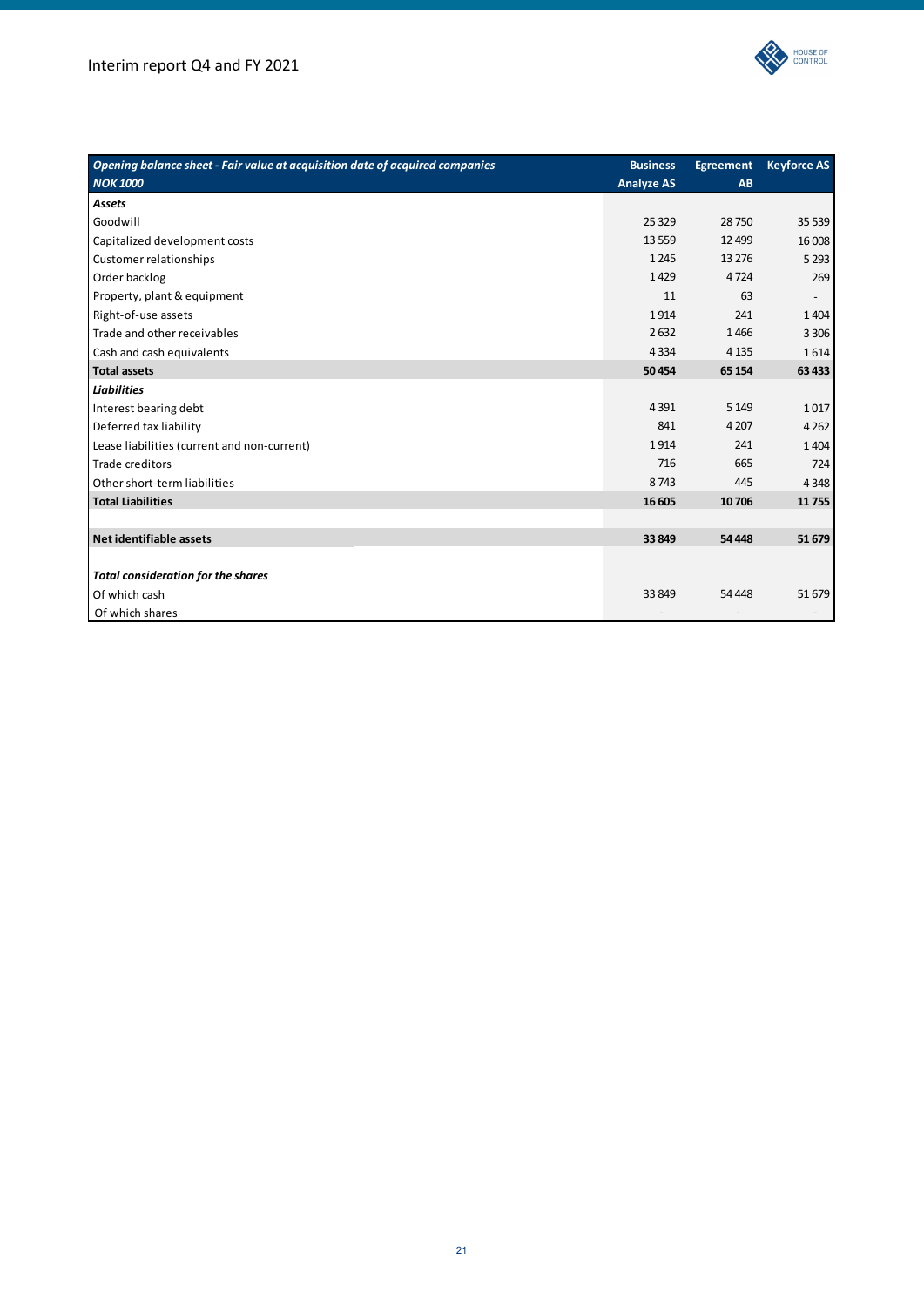

### **Note 5 - Intangible assets**

|                                           |                | <b>Capitalized</b> | <b>Customer</b>                                                | Order                    |              |
|-------------------------------------------|----------------|--------------------|----------------------------------------------------------------|--------------------------|--------------|
| <b>NOK 1000</b>                           | Goodwill       |                    | <b>Development Contracts and</b><br><b>Costs Relationships</b> | <b>Backlog</b>           | <b>Total</b> |
| <b>Acquisition cost 31 December 2020</b>  |                | 152 462            | 58 091                                                         | $\overline{\phantom{a}}$ | 210 553      |
| Additions                                 |                | 33 099             |                                                                |                          | 33099        |
| Additions through business combinations   | 89619          | 42066              | 19814                                                          | 6422                     | 157920       |
| Reclassifications of government grants    |                | 1457               |                                                                |                          | 1457         |
| <b>Disposals</b>                          |                |                    |                                                                |                          |              |
| <b>Translation differences</b>            | $-725$         | $-920$             | $-335$                                                         | $-119$                   | $-2098$      |
| <b>Acquisition cost 31 December 2021</b>  | 88 894         | 228 165            | 77571                                                          | 6303                     | 400 932      |
|                                           |                |                    |                                                                |                          |              |
| Acc.amort. & write-downs 31 December 2020 |                | 52 571             | 20 502                                                         |                          | 73 073       |
| Amortization of the period                |                | 35 5 12            | 6 3 0 4                                                        | 716                      | 42 5 32      |
| Amortization of government grants         |                | 682                |                                                                |                          | 682          |
| Write-downs of the period                 |                | 30 966             | 21 7 95                                                        |                          | 52761        |
| <b>Translation differences</b>            |                | $-11$              |                                                                |                          | $-11$        |
| Acc.amort. & write-downs 31 December 2021 | $\blacksquare$ | 119720             | 48 601                                                         | 716                      | 169 037      |
|                                           |                |                    |                                                                |                          |              |
| Net book value 31 December 2020           |                | 99891              | 37 589                                                         |                          | 137 480      |
| Net book value 31 December 2021           | 88 894         | 108 445            | 28 970                                                         | 5586                     | 231 895      |
| Economic life                             | Indefinite     | $5/10$ years       | 10 years                                                       | 3 years                  |              |
| Amortization method                       |                | Straight line      | Straight line                                                  | Straight line            |              |
|                                           |                | method             | method                                                         | method                   |              |

#### **Goodwill**

All of the goodwill presented in the table above derives from recent acquisitions in 2021, which are expected to have a positive development in future growth and earnings. NOK 25.3 million in goodwill was recognized as part of the acquisition of Business Analyze AS in April 2021, NOK 28.7 million was recognized as part of the acquisition of Egreement AB in September 2021, and NOK 35.5 million was recognized as part of the business combination of Keyforce AS in November 2021. For more information about additions from acqusitions refer to Note 4. Book value of goodwill is measured at the acquisition date as the excess of total consideration transferred over the net of the acquisition date amounts of the identifiable assets acquired and the liabilities assumed in accordance with IFRS 3.

The Group has performed an annual test of impairment of goodwill and intangible assets with indefinite useful lives at year-end in accordance with IAS 36. The Group's impairment test for goodwill and intangible assets with indefinite useful livesis based on value-in-use calculations. The test is performed at the cash-generating unit ("CGU") level for the total of all tangible and intangible assets in each unit. The CGU's have been identified to be each individual country in which the Group operates and is considered to be the smallest identifiable group of assets that generate cash flow that are largely independent from cash inflows from other assets or group of assets. Acquired intangible assets are allocated to the Group's CGUs based upon the location of the acquired company. More details related to the impairment-test of goodwill will be presented in the annual report of 2021.

The Group has no impairment indicators of goodwill related to recently acquired entities during 2021.

### **Capitalized development costs**

Capitalized development costs consist of internally generated intangible assets and acquired tecnology from acquisitions. Both categories consist of technology developed by companies within the Group and are therefore presented as "Capitalized development costs". Capitalized development costs from acquisitions are presented as "Additions through business combinations".

#### **Government grants**

Government grants ("Skattefunn") related to internally generated intangible assets are presented as deferred income in the statement of financial position for 2021 in accordance with IAS 20. Government grants earned in 2020 was classified as deduction of assets in the statement of financial position for 2020. For the consolidated financial statement for 2021, all government grants are presented as deferred income and amortized in accordance with the related intangible asset.

#### **Write-downs of the period**

Write-downs in the period are related to impairment of capitalized development costs and customer relationships in the subsidiary DinERP AS. Please refer to Note 11 for more information. No goodwill was recognized in the purchase price allocation related to the acquisiton of DinERP AS, therefore the calculated impairment is fully allocated to intangible assets with definite useful life.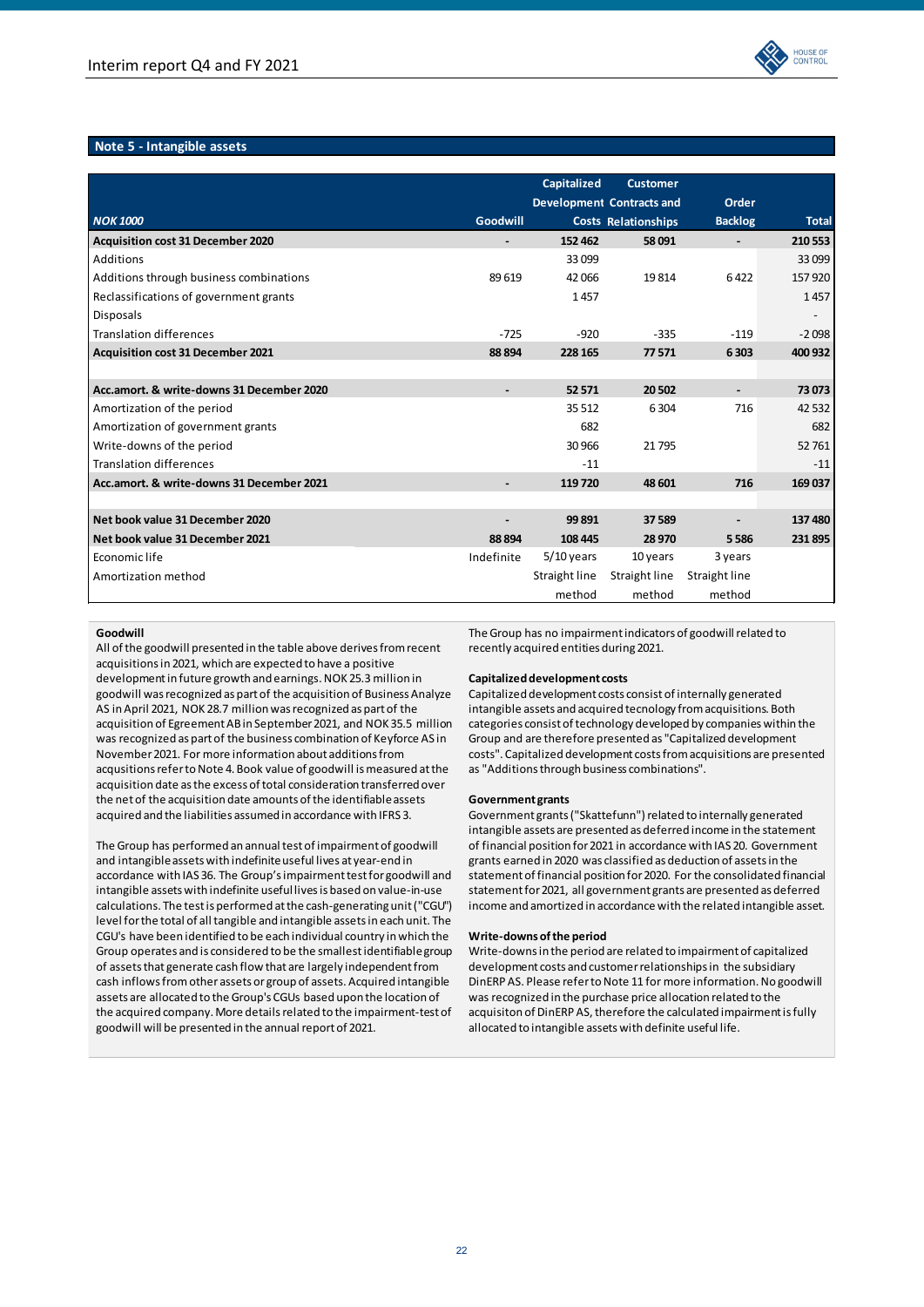

### **Note 6 - Revenue from Contracts with customers**

The Group's revenue from contracts with customers is presented in product categories in the table below.

Acquitions of subsidiaries and a high focus of research and development has given the Group several new product categories in 2020 and 2021. Despite that, the main part of revenue is still generated from the SaaS Solution Complete Control. Relevant product categories is therefore categorised in "Complete Control licenses" and "Other provided licenses and services".

|                                      | <b>Fourth</b> | <b>Fourth</b> | <b>Year to</b> | Year to |
|--------------------------------------|---------------|---------------|----------------|---------|
|                                      | quarter       | quarter       | date           | date    |
| <b>NOK 1000</b>                      | 2021          | 2020          | 2021           | 2020    |
| Complete Control licenses            | 34015         | 27 945        | 127 320        | 105 420 |
| Other provided licenses and services | 18674         | 9520          | 49 842         | 19 375  |
| <b>Total</b>                         | 52 689        | 37466         | 177 162        | 124 795 |

### **Note 7 - Cost to obtain contracts**

### **Incremental costs of obtaining a contract**

|                                                    |          | 31 December 31 December |
|----------------------------------------------------|----------|-------------------------|
| <b>NOK 1000</b>                                    | 2021     | 2020                    |
| Costs as of 1 January                              | 25 277   | 22 901                  |
| <b>Additions</b>                                   | 25 281   | 17862                   |
| Amortization                                       | $-18403$ | $-15487$                |
| Cost to obtain contracts at the balance sheet date | 32 155   | 25 277                  |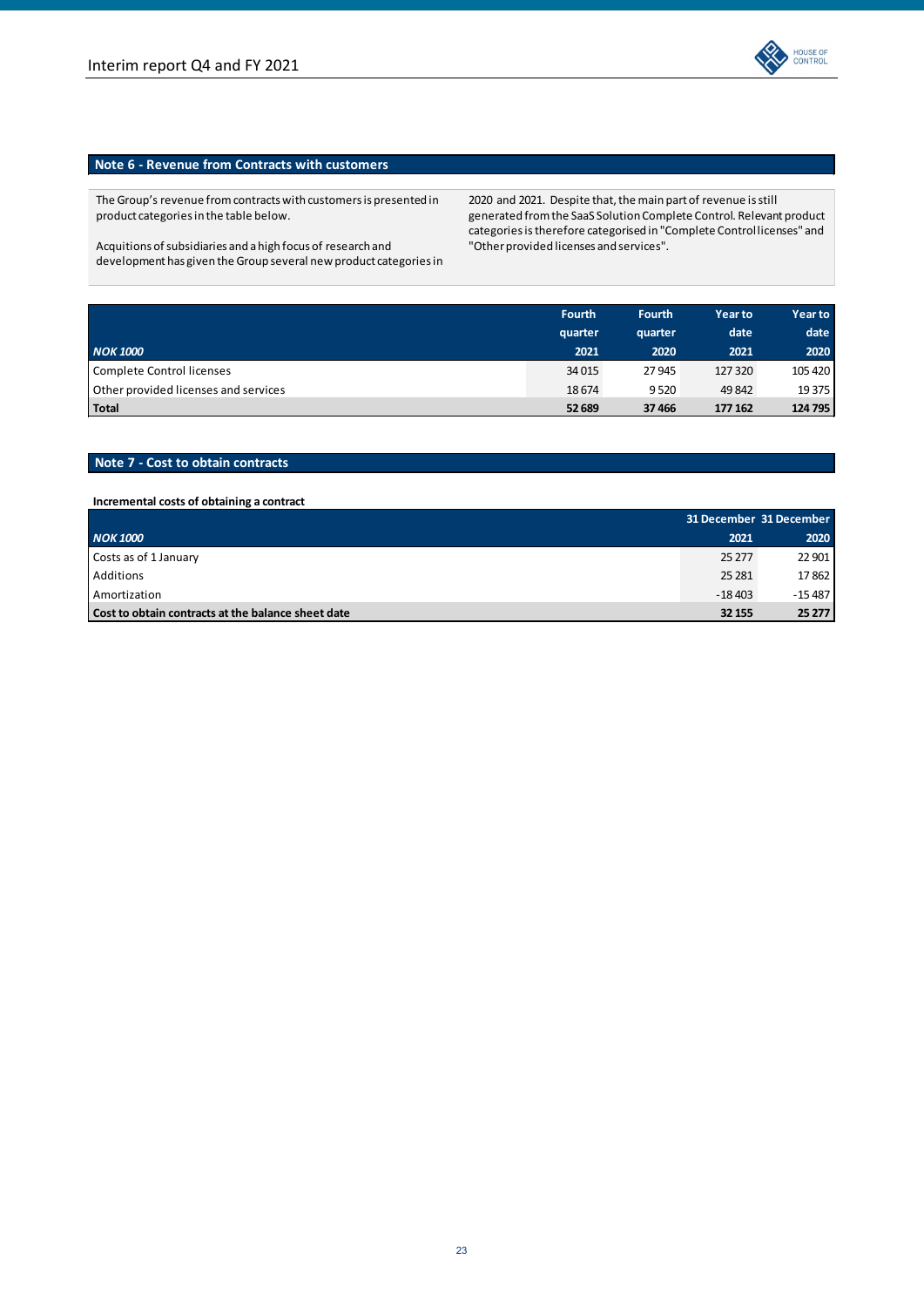

### **Note 8 - Interest bearing debt**

Both the loan and the Capital and Acquisition Facility have a five year maturity and fall due on 18 December 2024, with no installments during the outstanding period.

but not limited to shares in subsidiaries, bank accounts and intercompany receivables as security for the facilities.

The Group are in compliance with all covenants as of 31 December 2021.

House of Control Group AS has pledged all material assets, including

### **Specification of non-current and current interest bearing debt**

|                                                          |         | 31 December 31 December |
|----------------------------------------------------------|---------|-------------------------|
| <b>NOK 1000</b>                                          | 2021    | 2020                    |
| Non-current loans*                                       | 95 781  | 89 532                  |
| Non-current lease liabilities                            | 15 9 13 | 5818                    |
| Current portion of loans                                 | 1 2 5 0 | 1 2 5 0                 |
| Current lease liabilities                                | 8 1 9 8 | 5322                    |
| Total interest-bearing debt                              | 121 142 | 101 922                 |
| Changes in liabilities arising from financing activities | 19 2 20 | 14 743                  |

*\* Non-current loans consist of long-term borrowing from AshGrove Capital of NOK 102 million less capitalized finance costs of NOK 7.2 million,*  and non-current portion of loan from Innovasjon Norge of NOK 0.9 million. In the balance sheet as pr 31 December 2020 capitalized fees related to the Group's Capital and Acquisition Facility ("CAF") were presented net the value of interest bearing debt. Since the CAF is considered by the *Group to be a liquidity reserve, the fees are capitalized as a prepayment for liquidity services and amortized over the outstanding period of the facility. In the balance sheet as pr 31 December 2021 capitalized fees of NOK 6.5 million are therefore reclassified as part of non-current receivables.* 

### **Collateral and security as of 31 December**

|                                                                         | 31 December 31 December |          |
|-------------------------------------------------------------------------|-------------------------|----------|
| <b>NOK 1000</b>                                                         | 2021                    | 2020     |
| Book value of debt with collateral security:                            |                         |          |
| Loan and Capital Acquisition Facility from AshGrove Capital             | 94 844                  | 87344    |
| Loan from Innovasion Norge                                              | 2 1 8 8                 | 3438     |
| Total book value of loans                                               | 97031                   | 90 782   |
|                                                                         |                         |          |
| Book value of assets included as security in House of Control Group AS: |                         |          |
| Cash and Cash equivalents                                               | 92 908                  | 320 573  |
| Intercompany receivables                                                | 240 318                 | 28 5 5 9 |
| Shares in subsidiaries                                                  | 142 807                 | 142 807  |
| Total book value of security                                            | 476 033                 | 491 939  |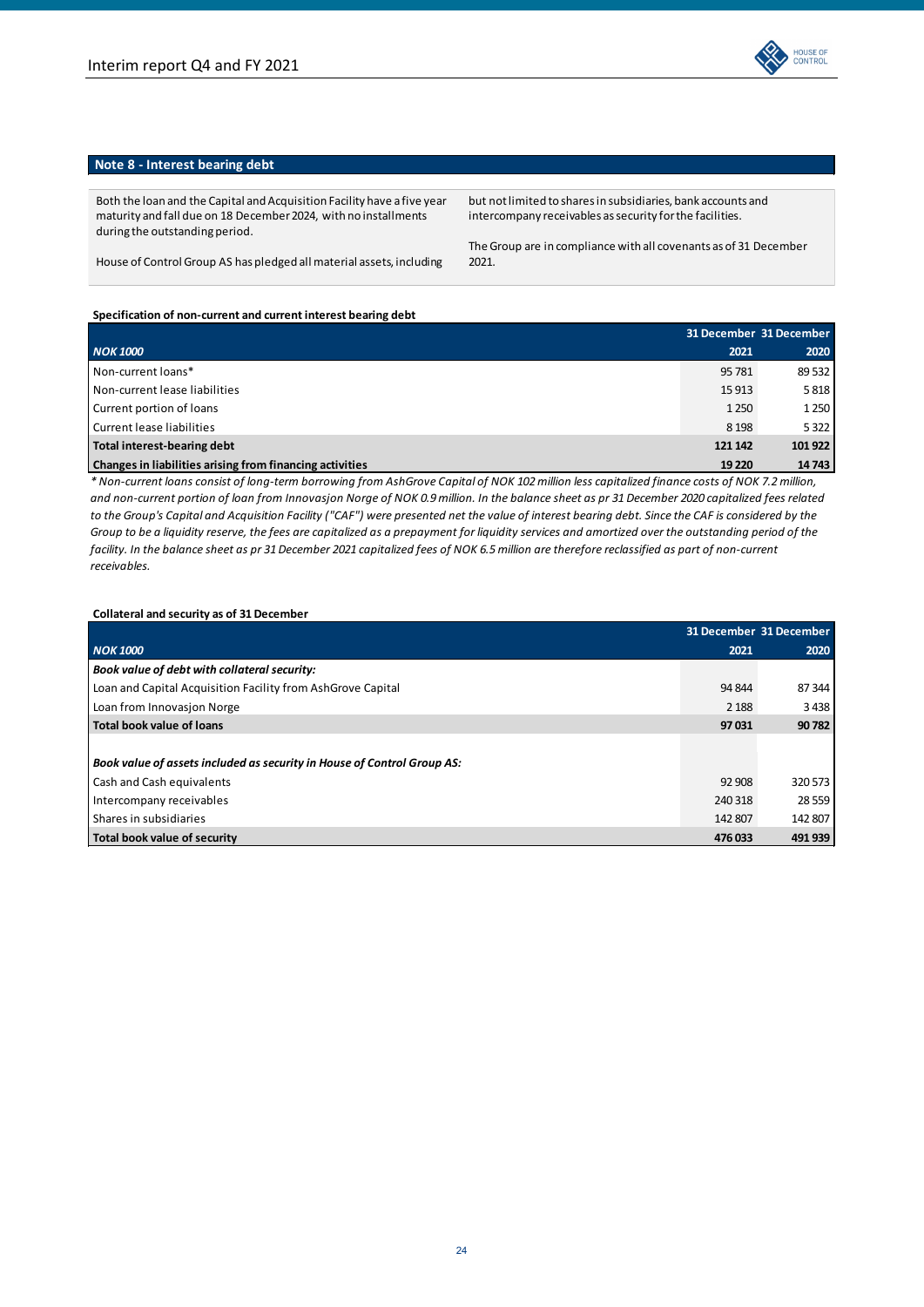# **Note 9 - Share information**

| Total shares outstanding                  |            |                         |
|-------------------------------------------|------------|-------------------------|
|                                           |            | 31 December 31 December |
|                                           | 2021       | 2020                    |
| Number of shares outstanding at 1 January | 56 913 200 | 32 046 600              |
| New shares issued                         | 186 450    | 24 866 600              |
| Number of shares outstanding              | 57 099 650 | 56 913 200              |

### **Shareholders at 31 December 2021**

| <b>Shareholders</b>                |               | Shares Ownership % |
|------------------------------------|---------------|--------------------|
| <b>VIKING VENTURE 7 AS</b>         | 10 372 500    | 18,2%              |
| Morgan Stanley & Co. LLC           | 8 3 1 6 4 2 0 | 14,6%              |
| Goldman Sachs & Co. LLC            | 4 2 6 8 6 1 9 | 7,5%               |
| <b>BJØRK INVEST AS</b>             | 2 9 2 0 9 5 0 | 5,1%               |
| <b>DUNVIK AS</b>                   | 2 539 500     | 4,4%               |
| J.P. MORGAN BANK LUXEMBOURG S.A.   | 2 3 4 3 1 1 8 | 4,1%               |
| The Northern Trust Comp, London Br | 2 2 6 7 9 3 4 | 4,0%               |
| <b>VIKING VENTURE 8 AS</b>         | 2 247 400     | 3,9%               |
| J.P. MORGAN BANK LUXEMBOURG S.A.   | 2 202 341     | 3,9%               |
| RBC INVESTOR SERVICES TRUST        | 2 099 434     | 3,7%               |
| DIN ERP HOLDING AS                 | 1804766       | 3,2%               |
| DZ Privatbank S.A.                 | 1480000       | 2,6%               |
| <b>VIKING VENTURE 7B AS</b>        | 1401700       | 2,5%               |
| Danske Bank A/S                    | 1050000       | 1,8%               |
| The Northern Trust Comp, London Br | 1001214       | 1,8%               |
| Citibank, N.A.                     | 988 744       | 1,7%               |
| <b>BNP Paribas</b>                 | 849 289       | 1,5%               |
| Citibank, N.A.                     | 805 050       | 1,4%               |
| CLEARSTREAM BANKING S.A.           | 716 082       | 1,3%               |
| <b>NIKFAN AS</b>                   | 549 600       | 1,0%               |
| <b>Total</b>                       | 50 224 661    | 88,0%              |
| Other (ownership percentage < 1%)  | 6874989       | 12,0%              |
| <b>Total shares</b>                | 57 099 650    | 100,0%             |

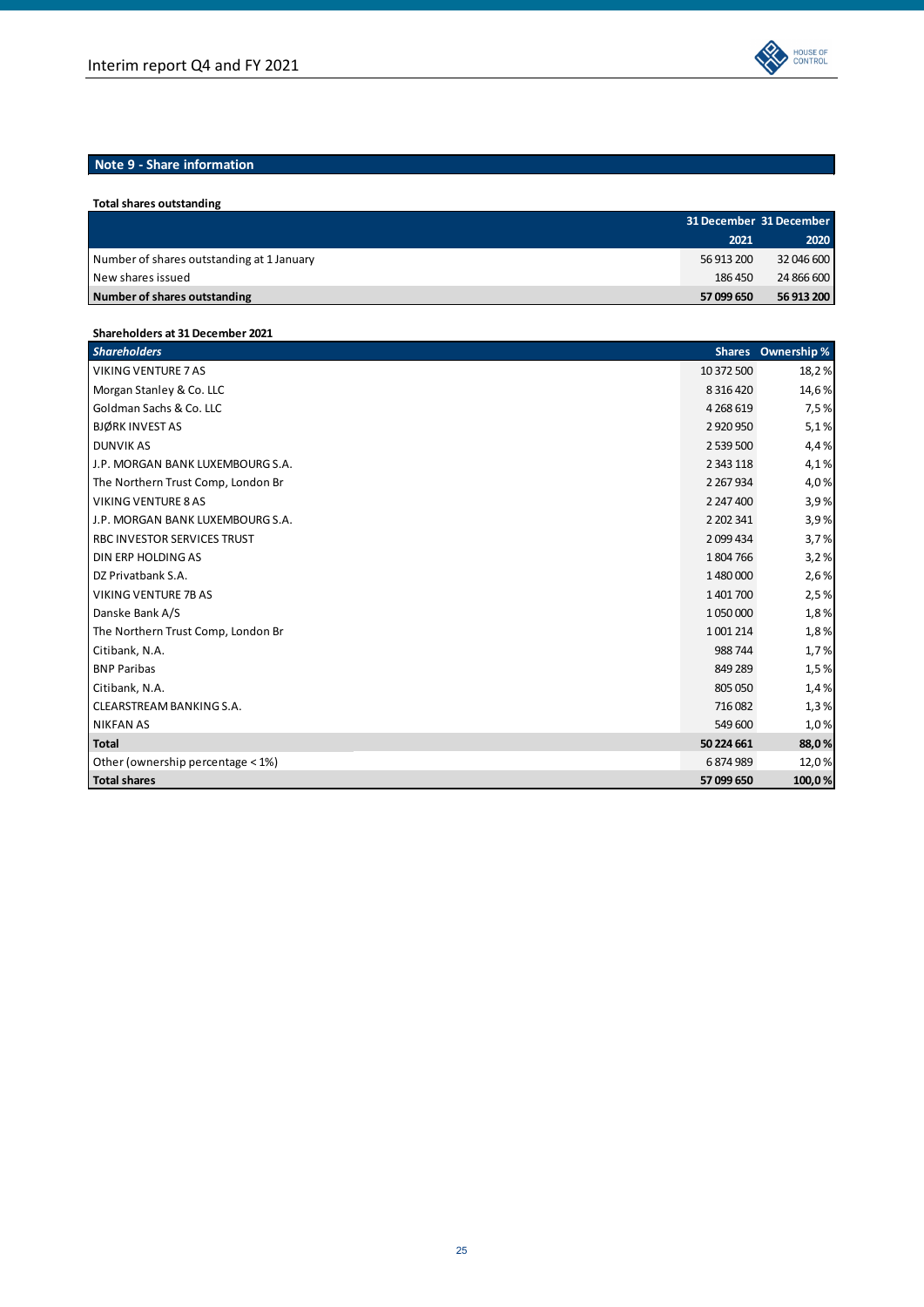

### **Office lease contract in Stockholm, Sweden**

On 11 October 2021, the Group renewed the lease contract for office rental in Stockholm, Sweden. The lease contract provides extended office premises for the Swedish branch House of Control Filial Sverige. The initial contract period is three years with commencement date at 1 January 2022. New yearly lease payment is NOK 1.7 million, increased from earlier yearly lease payment of NOK 0.6 million.

#### **Office lease contract in Glostrup, Denmark**

On 8 June 2021, the Group signed a new lease contract for office rental in Glostrup, Denmark that will replace the existing rented office for the subsidiary House of Control Denmark A/S. The contract period is five years with commencement date planned at 1 April 2022. Yearly lease payment for the first years of the lease period is NOK 1.5 million.

### **Note 11 - Subsequent events**

On 27 January 2022, House of Control Group announced the closing of an agreement with Cillco Technology AS for transfer of assets owned by the subsidiary DinERP AS. Cillco Technology AS is a newly incorporated company founded by DinERP employees who will take over on-premises customer contracts outside of the House of Control Group's core business as well as 26 employees from the subsidiary DinERP AS. Annual recurring revenue (ARR) from the contracts is approximately NOK 14 million, and the Group expects annual cost savings of approximately NOK 30 million. The agreement with Cillco Technology will take effect from 1 March 2022.

Cillco Technology will retain the responsibility to service and further develop the above-mentioned SaaS solutions developed by DinERP that will continue to be marketed and sold by House of Control Group.

The divestment was a strategic step to focus on the Group's core products, and improved utilization of the Group's sales organization to strengthen further growth. The divestment will have significant positive effects on the Group's operations and finances. Following this transaction, the Group expects to reach EBITDA break-even in 2022 and a positive cash flow in 2023.

The transaction has implied impairment losses of NOK 52.8 million for the Group in 2021, reflecting a decrease in the recoverable amount of capitalized development costs and customer contracts in relation to DinERP AS. The impairment is recognized in accordance with IAS 36, based on future expected cash flow from the remaining business in DinERP AS in cooperation with Cillco Technology AS. The remaining value of the intangible assets related to DinERP AS is NOK 7.7 million.

There have been no other material events subsequent to the reporting period that might have a significant effect on the financial statements for 2021.

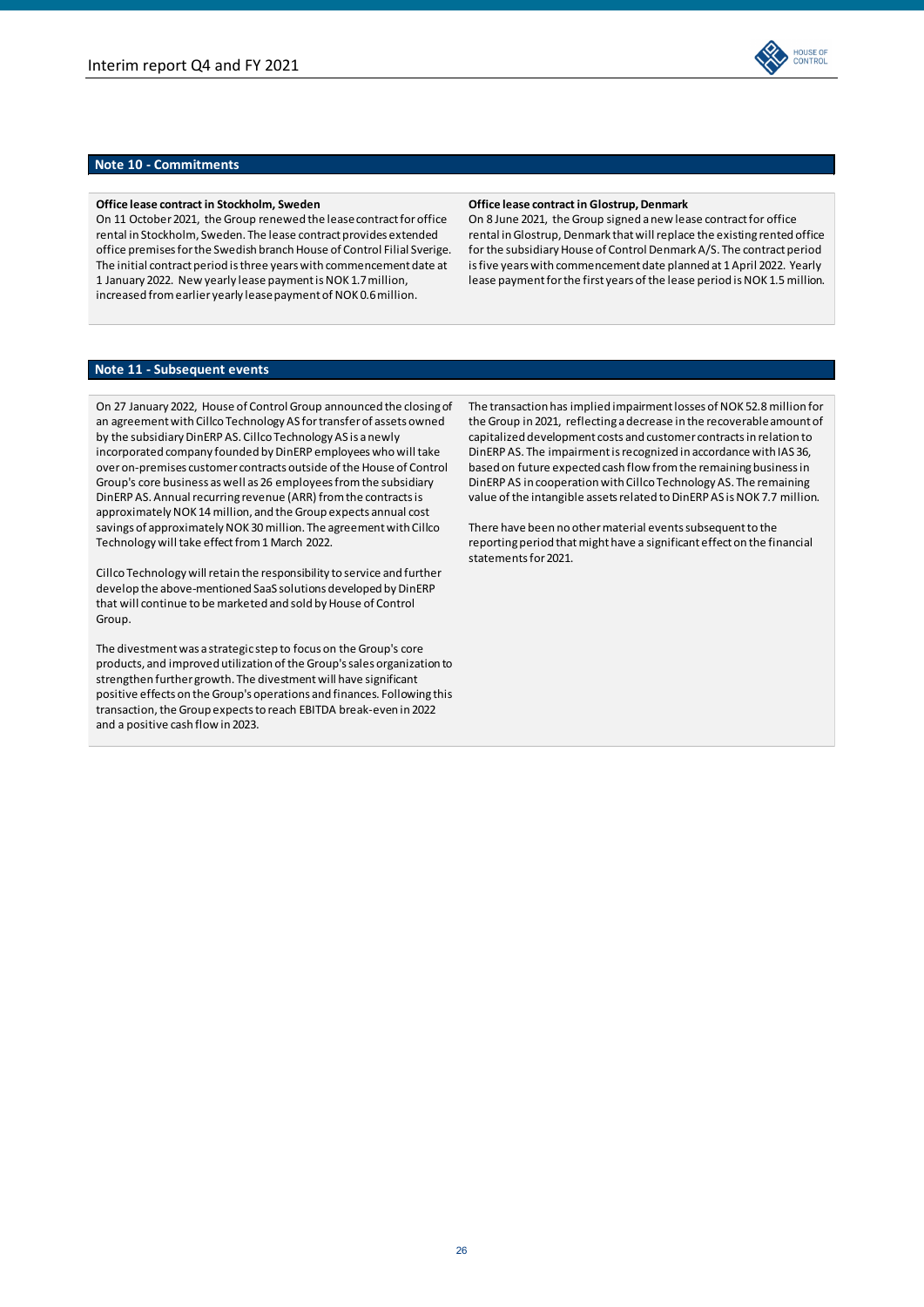

### **Alternative Performance Measures (APM)**

This section includes information about Alternative Performance Measures (APM) applied by the Group.

These Alternative Performance Measures are shown to improve the ability of stakeholders to evaluate the Group's financial performance. The Group applies the following APMs;

### **Annual recurring revenue (ARR)**

Annual recurring revenue (ARR) ARRis the value of the contracted recurring revenue components of subscriptions at any given point in time, normalized to a one year period, including certain transaction based revenuestied to the subscriptions.

ARR is calculated based on monthly subscriptions fee for the ending period multiplied by 12 in order to represent an annualized figure. The Group presents ARR because it considers it to be an important supplemental measure for stakeholders to understand the overall picture of revenue generation in the Group's operating activities.

|                                | 31 December 31 December |         |
|--------------------------------|-------------------------|---------|
| <b>Amounts in NOK 1000</b>     | 2021                    | 2020    |
| Annual recurring revenue (ARR) | 210939                  | 145 839 |

### **Organic revenue growth**

Organic revenue growth is used to measure the Group's ability to grow by additional sales to existing and new customers, as opposed to growth through acquisitions. Organic growth is defined as revenue adjusted for the effects from acquisitions, divestments and foreign currency effects. Organic growth is an important performance measure to House of Control and to stakeholders as it illustrates the underlying operational growth by excluding effects related to acquisition and other non-operational items. Organic revenue exclude revenues from DinERP in both 2020 and 2021 because the Group divested DinERP 'on-premises' contracts in January 2022.

| <b>Amounts in NOK 1000</b>                             | <b>Fourth quarter</b> | <b>Year to date</b> |
|--------------------------------------------------------|-----------------------|---------------------|
| Revenue 31 December 2021                               | 52 689                | 177 162             |
| Excluding revenue consolidated from acquired companies | $-16866$              | $-42562$            |
| Sum organic revenue 31 December 2021                   | 35 822                | 134 599             |

| <b>Amounts in NOK 1000</b>                             | <b>Fourth quarter</b> | <b>Year to date</b> |
|--------------------------------------------------------|-----------------------|---------------------|
| Revenue 31 December 2020                               | 37466                 | 124 795             |
| Excluding revenue consolidated from acquired companies | $-7524$               | $-13121$            |
| Sum organic revenue 31 December 2020                   | 29 942                | 111 674             |
|                                                        |                       |                     |
| Organic revenue growth                                 | 20%                   | 21%                 |